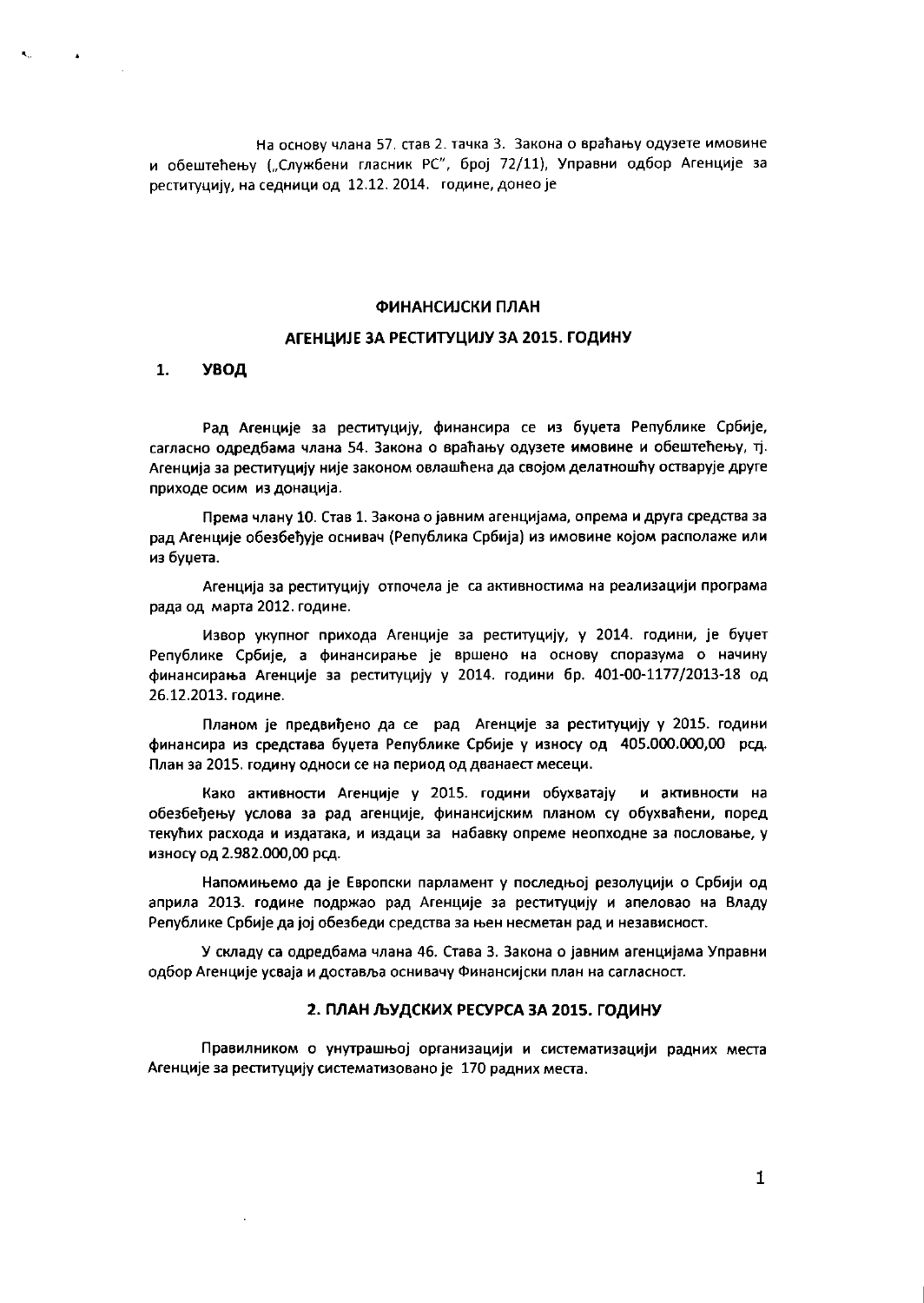На основу Програма рада Агенције за реституцију, планираног повећања обима рада, и средстава одобрених буџетом Републике Србије за 2015. годину, у 2015. години потребно је ангажовање минимално 167 запослених, како је приказано у табели бр.1.

За свако ново запошљавање Агенција за реституцију ће прибавити сагласност тела Владе Републике Србије, у складу са Законом о буџетском систему ("Службени гласник РС", бр. 54/09, 73/10, 101/11, 93/12, 62/13,-исправка и 108/13)

|           |              |      |      | Ново запослени у |      |
|-----------|--------------|------|------|------------------|------|
|           | 2012         | 2013 | 2014 | 2015             | 2015 |
| јануар    | 0            | 151  | 150  |                  | 167  |
| фебруар   | $\mathbf{1}$ | 150  | 150  |                  | 167  |
| март      | 41           | 150  | 159  |                  | 167  |
| април     | 62           | 150  | 159  |                  | 167  |
| мај       | 93           | 150  | 159  |                  | 167  |
| јнуи      | 127          | 150  | 159  |                  | 167  |
| јули      | 145          | 145  | 159  |                  | 167  |
| август    | 145          | 146  | 159  |                  | 167  |
| септембар | 146          | 147  | 159  |                  | 167  |
| октобар   | 147          | 151  | 159  |                  | 167  |
| новембар  | 149          | 150  | 167  |                  | 167  |
| децембар  | 150          | 150  | 167  |                  | 167  |

# Табела бр. 1

Поред кадрова који су запослени на одређено и неодређено време, ангажоваће се радници, по уговору о делу и уговору о обављању повремених и привремених послова, за послове који нису систематизовани у општим актима Агенције у складу са Законом о раду чланови 197. и 199., у складу са Законом о буџетском систему Републике Србије ("Службени гласник РС", бр. 54/09, 73/10, 101/11, 93/12, 62/13,-исправка и 108/13)

# Планирани кадрови за 2015. годину

 $\bar{\mathcal{A}}$ 

Квалификациона структура запослених приказана је у табели 2.

### Табела бр. 2

| Стручна спрема | Број запослених у 2015. |
|----------------|-------------------------|
| <b>BCC</b>     | 130                     |
| вшс            |                         |
| <b>CCC</b>     | 29                      |
|                | 167                     |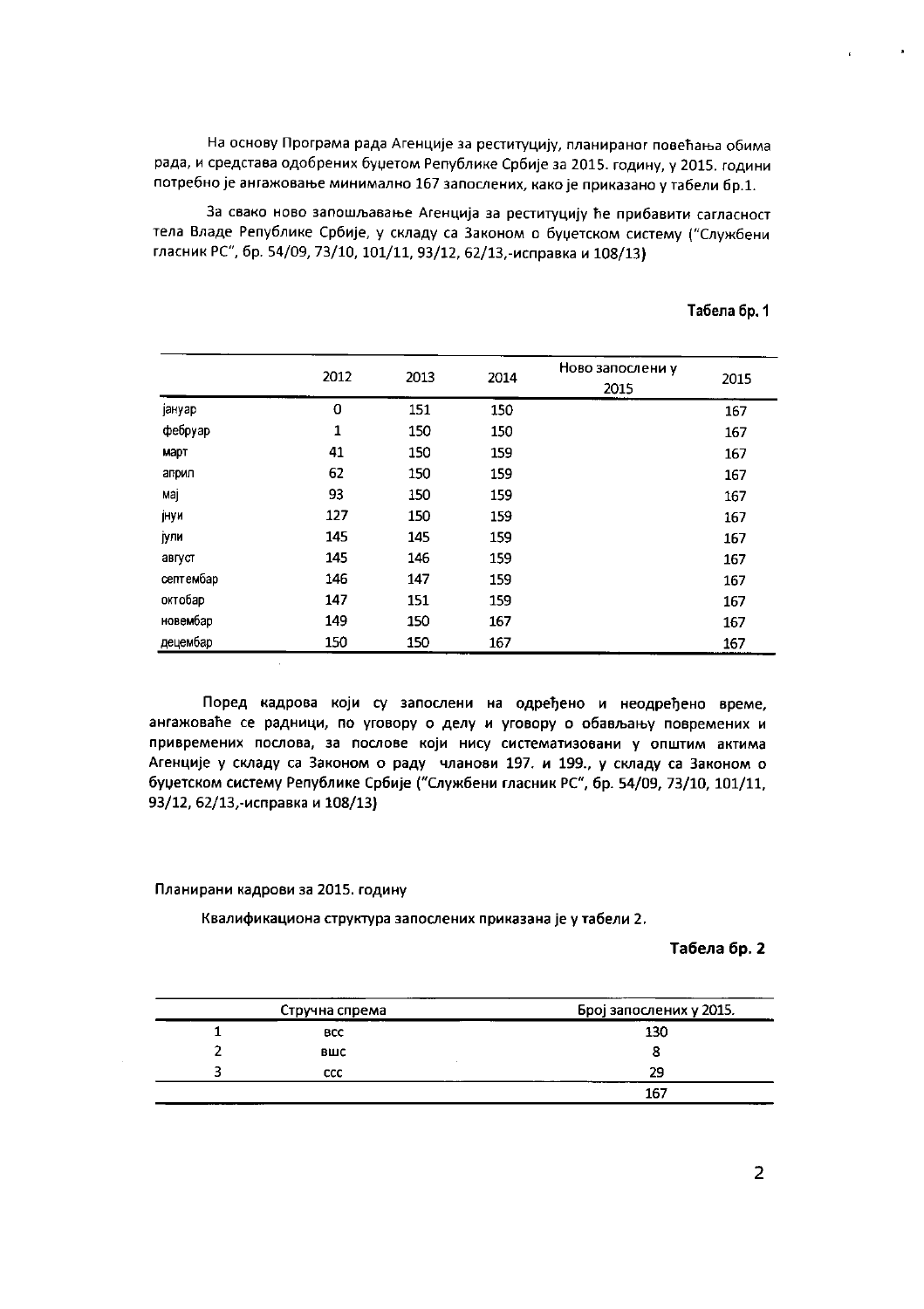# 3. ПРОЈЕКЦИЈА ПЛАНА ЗА 2015. ГОДИНУ

 $\mathbf{r}_\mathrm{c}$ 

 $\sim 10^{11}$ 

|                                                                                                                                                                                 | Финансијски<br>план за 2014.<br>годину | Процена<br>остварења<br>финансијског<br>плана за 2014.<br><b>ГОДИНУ</b> | Финансијски<br>план 2015 | индекс 5/3 | индекс 5/4 |
|---------------------------------------------------------------------------------------------------------------------------------------------------------------------------------|----------------------------------------|-------------------------------------------------------------------------|--------------------------|------------|------------|
| $\overline{a}$<br>$\mathbf{1}$                                                                                                                                                  | 3                                      | 4                                                                       | 5                        | 6          | 7          |
| ОПИС                                                                                                                                                                            |                                        |                                                                         |                          |            |            |
|                                                                                                                                                                                 |                                        |                                                                         |                          |            |            |
| <b>ПРИХОДИ</b>                                                                                                                                                                  | 408,092,000                            | 408,092,000                                                             | 405,000,000              | 99.24      | 99.24      |
| і Приходи из буџета                                                                                                                                                             | 408,092,000                            | 408,092,000                                                             | 405,000,000              | 99.24      | 99.24      |
| А Свега приходи                                                                                                                                                                 | 408,092,000                            | 408,092,000                                                             | 405,000,000              | 99.24      | 99.24      |
| РАСХОДИ И ИЗДАЦИ                                                                                                                                                                | 408,092,000                            | 405,405,632                                                             | 405,000,000              | 99.24      | 99.90      |
|                                                                                                                                                                                 |                                        |                                                                         |                          |            |            |
| ТЕКУЋИ РАСХОДИ (1+2+3+4+5+6+7+8+9+10+11+12+13)                                                                                                                                  | 403,292,680                            | 400,606,312                                                             | 402,018,000              | 99.68      | 100 35     |
| 1 Зараде, додаци и накнаде запослених                                                                                                                                           | 257,126,429                            | 257,126,429                                                             | 271,702,815              | 105.67     | 105.67     |
| Зараде, додаци и накнаде стално запослених                                                                                                                                      | 255.526.429                            | 255,526,429                                                             | 270,502,815              | 105.86     | 105.86     |
| Зараде, додаци и накиаде запослених *                                                                                                                                           |                                        | 252,642,677                                                             | 243,452.534              |            |            |
| Зараде, додаци и накнаде стално запослених *                                                                                                                                    |                                        | 251,042,677                                                             | 243,452,534              |            |            |
| Зараде, додаци и накнаде привремено и повремено<br>запослених                                                                                                                   | 1,600,000                              | 1,600,000                                                               | 1,200,000                | 75.00      | 7500       |
| 2 Социјални доприноси на терет послодавца                                                                                                                                       | 45,955,580                             | 45,955,580                                                              | 48,634,804               | 105.83     | 105.83     |
| Социјални доприноси на терет послодавца *                                                                                                                                       |                                        | 41,471,828                                                              | 43,578,004               |            |            |
| Уплате у буџет РС по основу Закона о привременом<br>уређивању основица за обрачун и исплату плата,<br>односно зарада и других сталних примања код<br>корисника јавних средстава |                                        | 4,483,752                                                               | 31,892,283               |            |            |
| 3 Накнаде у натури                                                                                                                                                              | 525,000                                | 125,000                                                                 | 525,000                  | 100.00     | 420.00     |
| 4 Социјална давања запосленима                                                                                                                                                  | 500,000                                | 500,000                                                                 | 400,000                  | 80.00      | 80.00      |
| 5 Накнаде трошкова за запослене                                                                                                                                                 | 6,033,887                              | 6,033,887                                                               | 5,950,000                | 98.61      | 98.61      |
| 6 Стални трошкови (а+6+е+г+д+ђ+е)                                                                                                                                               | 47,997,622                             | 47,114,622                                                              | 35,205,622               | 73.35      | 74.72      |
| а Трошкови платног промета и банкарских услуга                                                                                                                                  | 650.000                                | 500,000                                                                 | 365,000                  | 56.15      | 73.00      |
| б Енергетске услуге                                                                                                                                                             | 4,500,000                              | 4,500,000                                                               | 4,200,000                | 93.33      | 93.33      |
| в Комуналне услуге                                                                                                                                                              | 17,031,590                             | 16,150,590                                                              | 16,150.590               | 94.83      | 100.00     |
| г Услуге комуникације                                                                                                                                                           | 18,714,000                             | 18,714,000                                                              | 7,290,000                | 38.95      | 38.95      |
| Телефон, телефакс                                                                                                                                                               | 1,650,000                              | 1,650,000                                                               | 1,400,000                | 84.85      | 84.85      |
| Интернет и сл.                                                                                                                                                                  | 40,000                                 | 40,000                                                                  | 40,000                   | 100.00     | 100.00     |
| Мобилни телефони                                                                                                                                                                | 2,574,000                              | 2,574.000                                                               | 1,500,000                | 58.28      | 58.28      |
| Пошта                                                                                                                                                                           | 4,200.000                              | 4,200,000                                                               | 4,200,000                | 100.00     | 100.00     |
| Услуге доставе                                                                                                                                                                  | 250,000                                | 250,000                                                                 | 150,000                  | 60.00      | 60.00      |
| Остале ПТТ услуге-реституција                                                                                                                                                   | 10,000,000                             | 10,000.000                                                              |                          |            |            |
| д Трошкови осигурања                                                                                                                                                            | 290,000                                | 205,000                                                                 | 155,000                  | 53.45      | 75.61      |
| Осигурање возила                                                                                                                                                                | 140,000                                | 55.000                                                                  | 55,000                   | 39.29      | 100.00     |
| осигурање запослених за случај несреће на раду                                                                                                                                  |                                        |                                                                         |                          |            |            |
| осигурање имовине<br>Осигурање пословног простора                                                                                                                               | 150,000                                | 150,000                                                                 | 100,000                  | 66.67      | 66.67      |
| ђ Закуп имовине и опреме                                                                                                                                                        | 6,782,032                              | 7,015,032                                                               | 7,015,032                | 103.44     | 100.00     |
| Закуп нестамбеног простора                                                                                                                                                      | 6,732,032                              | 6,965,032                                                               | 6,965,032                | 103.46     | 100.00     |
| Закуп опреме                                                                                                                                                                    | 50,000                                 | 50.000                                                                  | 50,000                   | 100.00     | 100.00     |
| е Остали трошкови                                                                                                                                                               | 30,000                                 | 30.000                                                                  | 30,000                   | 100.00     | 100.00     |

 $\mathcal{A}$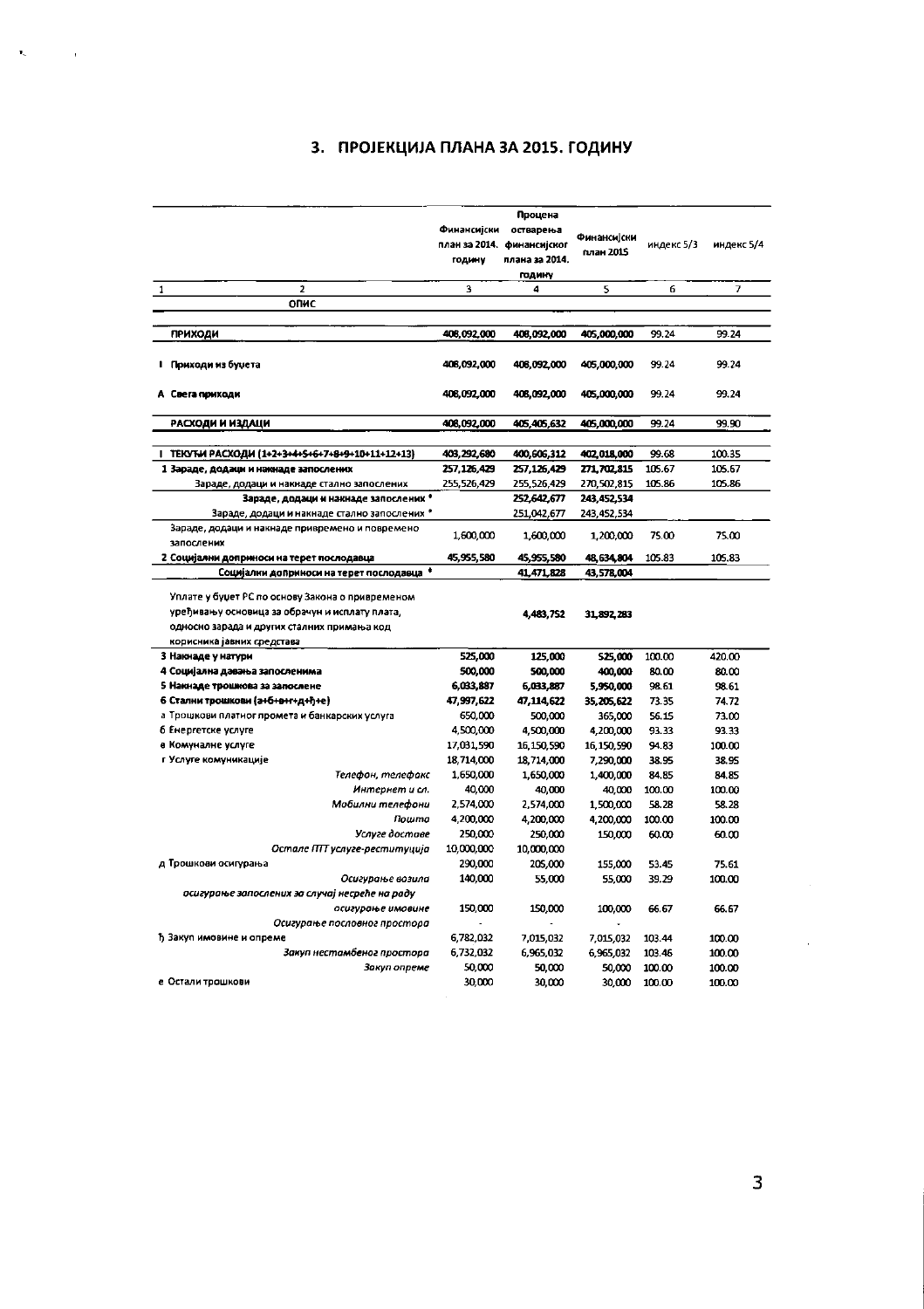| 7 Трошкови путовања (а+б+е).                                                            | 5,050,000    | 5,050,000    | 3,700,000   | 73.27                | 73.27  |
|-----------------------------------------------------------------------------------------|--------------|--------------|-------------|----------------------|--------|
| а Трошкови службених путовања у земљи                                                   | 3,900,000    | 3,900,000    | 3,050,000   | 78.21                | 78.21  |
| б Трошкови службених путовања у иностранство                                            | 1,100,000    | 1,100,000    | 600,000     | 54.55                | 54.55  |
| в Остали трошкови транспорта                                                            | 50.000       | 50.000       | 50,000      | 100.00               | 100.00 |
| 8 Услуге по уговору (а+б+в+г+д+ђ+е)                                                     | 15, 118, 242 | 13, 109, 688 | 10,884,288  | 71.99                | 83.02  |
| а Административне услуге                                                                | 300.000      | 300,000      | 300,000     | 100.00               | 100.00 |
| Превођење                                                                               | 300,000      | 300.000      | 300,000     | 100.00               | 100.00 |
| б Компјутерске услуге                                                                   | 400,000      | 400.000      | 400,000     | 100.00               | 100.00 |
| Израда и одржавање-сајта                                                                |              |              |             |                      |        |
| Израда софтвера                                                                         | 400,000      | 400,000      | 400,000     | 100.00               | 100.00 |
| в Услуге образовања и усавршавања запослених                                            | 300,000      | 300.000      | 200,000     | 66.67                | 66.67  |
| г Услуге информисања                                                                    | 630,000      | 200,000      | 200,000     | 31.75                | 100.00 |
| услуге информисања јавности                                                             | 280,000      | 100,000      | 100,000     | 35.71                | 100.00 |
| Објављивање тендера и информативних огласа                                              | 250,000      | 100,000      | 100,000     | 40.00                | 100.00 |
| Остале медијске услуге (press clliping)                                                 | 100,000      |              |             | $\ddot{\phantom{1}}$ |        |
| д Стручне услуге                                                                        | 12,338,242   | 10,809,688   | 9,194,288   | 74.52                | 85.06  |
| Услуге вештачења                                                                        | 2,358,954    | 1,790,000    | 1,790,000   | 75.88                | 100.00 |
| Накнаде члановима управног одбора                                                       | 3,879,288    | 3,879,288    | 3,879,288   | 100.00               | 100.00 |
|                                                                                         |              |              |             |                      |        |
| Накнаде члановима управног одбора *<br>Уплате у буџет РС по основу Закона о привременом |              | 3,814,632    | 3,491,359   |                      |        |
| уређивању основица за обрачун и исплату плата,                                          |              |              |             |                      |        |
|                                                                                         |              | 64.656       | 387,929     |                      |        |
| односно зарада и других сталних примања код                                             |              |              |             |                      |        |
| корисника јавних средстава                                                              |              |              |             |                      |        |
| Услуге ревизије                                                                         | 1,100,000    | 140.400      |             |                      |        |
| Остале стручне услугеуслуге                                                             | 5,000,000    | 5,000,000    | 3,525,000   | 70.50                | 70.50  |
| ђ Услуге за домаћинство и угоститељство                                                 | 550,000      | 500.000      | 350,000     | 63.64                | 70.00  |
| Остале опште услуге                                                                     | 400,000      | 400,000      | 250,000     | 62.50                | 62.50  |
| Угоститељске услуге                                                                     | 150,000      | 100,000      | 100,000     | 66.67                | 100.00 |
| е Репрезентација                                                                        | 600,000      | 600,000      | 240,000     | 40.00                | 40.00  |
| 9 Текуће поправке и одржавање (а+б)                                                     | 10,385,000   | 10,527,000   | 10,327,000  | 99.44                | 98.10  |
| а Текуће поправке и одржавање зграда и објеката                                         | 9,185,000    | 9,427,000    | 9,427,000   | 102.63               | 100.00 |
| б Текуће поправке и одржавање опреме                                                    | 1,200,000    | 1,100,000    | 900,000     | 75.00                | 81.82  |
| 10 Материјал (а+6+и+д)                                                                  | 11,030,920   | 10,750,920   | 10,250,920  | 92.93                | 95.35  |
| а Административни материјал                                                             | 3,100,000    | 3,500,000    | 3,500,000   | 112.90               | 100.00 |
| б Материјали за образовање и усавршавање запос.                                         | 300,000      | 250,000      | 250,000     | 83.33                | 100.00 |
| Стручна литерат. за редовне потребе запосл.                                             | 300,000      | 250,000      | 150,000     | 50.00                | 60.00  |
| Стр. литерат. за образ. запослених                                                      |              |              | 100,000     |                      |        |
| ц Материјали за саобраћај                                                               | 3,400,000    | 2,900,000    | 2,400,000   | 70.59                | 82.76  |
| Материјали за одржавање хигијене и угоститељство и                                      |              |              |             | 96.93                |        |
| остали материјал                                                                        | 4,230,920    | 4,100,920    | 4,100,920   |                      | 100.00 |
| 11 Амортизација некретнина и опреме                                                     | 2,000,000    | 2,000,000    | 2,000,000   | 100 00               | 100.00 |
| Амортизација опреме                                                                     | 2,000,000    | 2,000,000    | 2,000,000   | 100.00               | 100.00 |
| 12 Накнада за социјалну заштиту (инвалиди)                                              | 1,120,000    | 1,363,186    | 1,487,551   | 132.82               | 109.12 |
| 13 Порези, обавезне таксе и казне                                                       | 450,000      | 950,000      | 950,000     | 211 11               | 100.00 |
| Таксе                                                                                   | 250,000      | 750,000      | 750,000     | 300.00               | 100.00 |
| Новчане казне и пенали по решењу судова                                                 | 200,000      | 200,000      | 200,000     | 100.00               | 100.00 |
| <b>II ИЗДАЦИ ЗА НЕФИНАНСИЈСКУ ИМОВИНУ</b>                                               | 4,799,320    | 4,799,320    | 2,982,000   | 62.13                | 62.13  |
| 1 Машине и опрема (а+6)                                                                 | 4,799,320    | 4,799,320    | 2,982,000   | 62.13                | 62.13  |
| a Onpema sa caoopahai                                                                   | 1,742,320    | 1,742,320    |             |                      |        |
| 6 Опрема                                                                                | 3,057,000    | 3,057,000    | 2,982,000   | 97.55                | 97.55  |
| намештаі                                                                                | 400,000      | 400,000      | 282,000     | 70.50                | 70.50  |
| рачунарска опрема                                                                       | 2,450,000    | 2,450.000    | 2,600,000   | 106.12               | 106.12 |
| остала опрема                                                                           | 207,000      | 207,000      | 100,000     | 48.31                | 48.31  |
|                                                                                         |              |              |             |                      |        |
| Б СВЕГА РАСХОДИ И ИЗДАЦИ                                                                | 408,092,000  | 405,405,632  | 405,000,000 | 99 24                | 99.90  |
|                                                                                         |              |              |             |                      |        |
| <b>ПРИХОДИ</b>                                                                          | 408,092,000  | 408,092,000  | 405,000,000 | 99 24                | 99.24  |
| РАСХОДИ И ИЗДАЦИ                                                                        | 408.092.000  | 405,405,632  | 405,000,000 | 99.24                | 99.90  |
|                                                                                         |              |              |             |                      |        |

\* Закон о привременом уређивању основица за обрачун и исплату плата, односно зарада и других сталних примања код корисника јавних средстава

 $\chi_{\rm{max}}=0.001$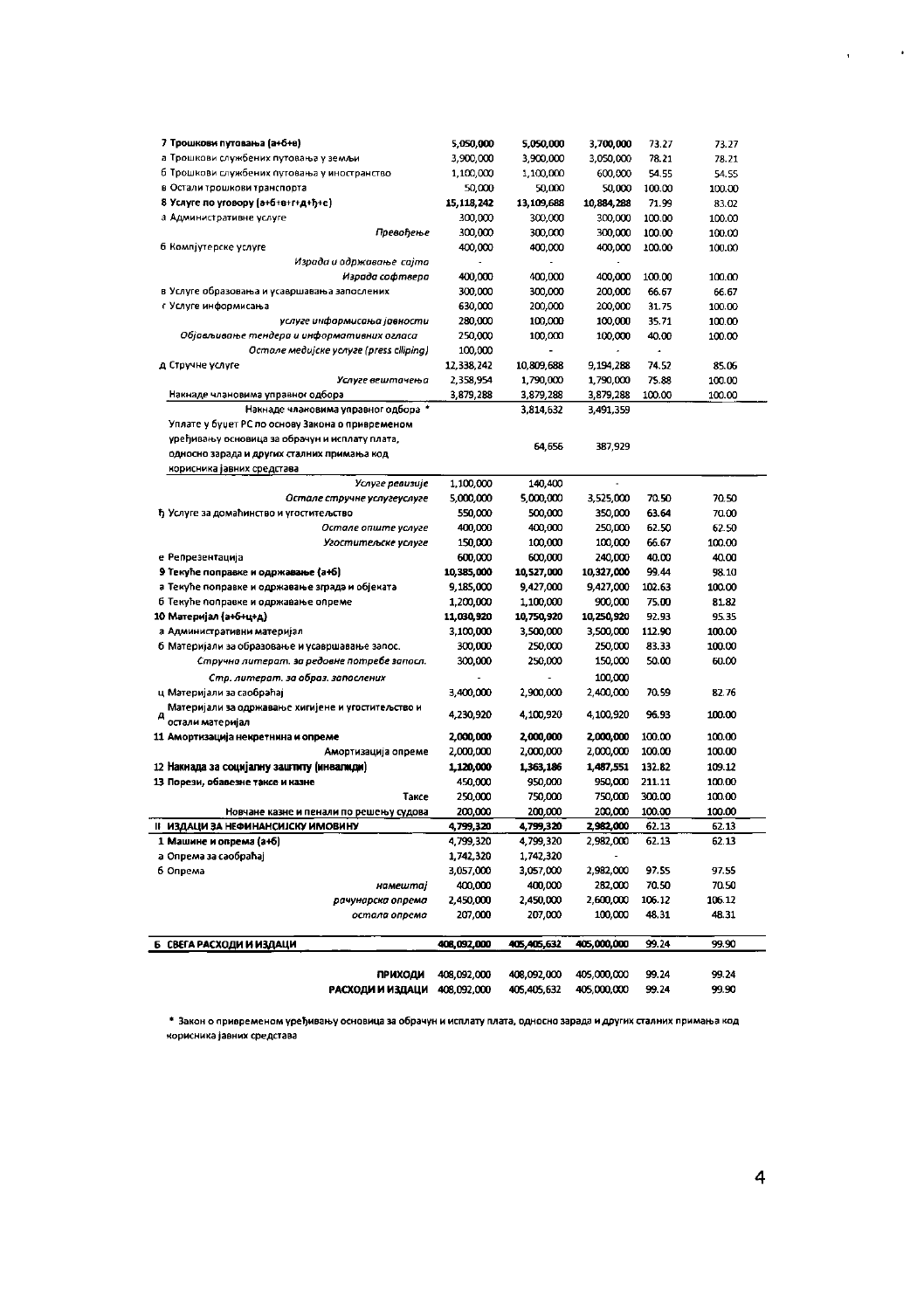Смањење процењених расхода и издатака у 2014. години у односу на план резултирало је пре свега због смањења расхода и издатака трошкове путовања, комуналнихх услуга, услуга по уговору, трошкова за услуге вештачења, и расхода и издатака за материјал.

# А ПРИХОДИ

Планирано је да Агенција у 2015. години укупне приходе у износу од 405.000.000 рсд оствари из буџета Републике Србије.

# Б РАСХОДИ И ИЗДАЦИ

# **І РАСХОДИ**

Зараде, додаци и накнаде запослених 1

Узимајући у обзир планирану квалификациону структуру запослених, систематизацију радних места и број запослених планиран је бруто (1) износ за исплату зарада у износу од 270.502.815,00 род пре примене Закона о привременом уређивању основица за обрачун и исплату плата, однсоно зарада и других сталних примања код корисника јавних средстава (Сл. Гласник РС број 116 од 27.10.2014.). Применом наведеног Закона зараде (бруто 1) планиране су у износу од 243.452.534,00 рсд.

Износ од 1.200.000. рсд планиран је за зараде, додатке и накнаде привремено и повремено запослених, што је смањење за 25% у односу на 2014. годину.

Накнада за топли оброк је укалкулисана у нето износу од 4.400 рсд месечно по раднику. Регрес је укалкулисан у укупном износу од 12.000 рсд тј. месечно 1.000 рсд.

Маса зарада запослених у 2014. (остварених и планираних) и у 2015. години исказана је у табелама број 3., 4. и 5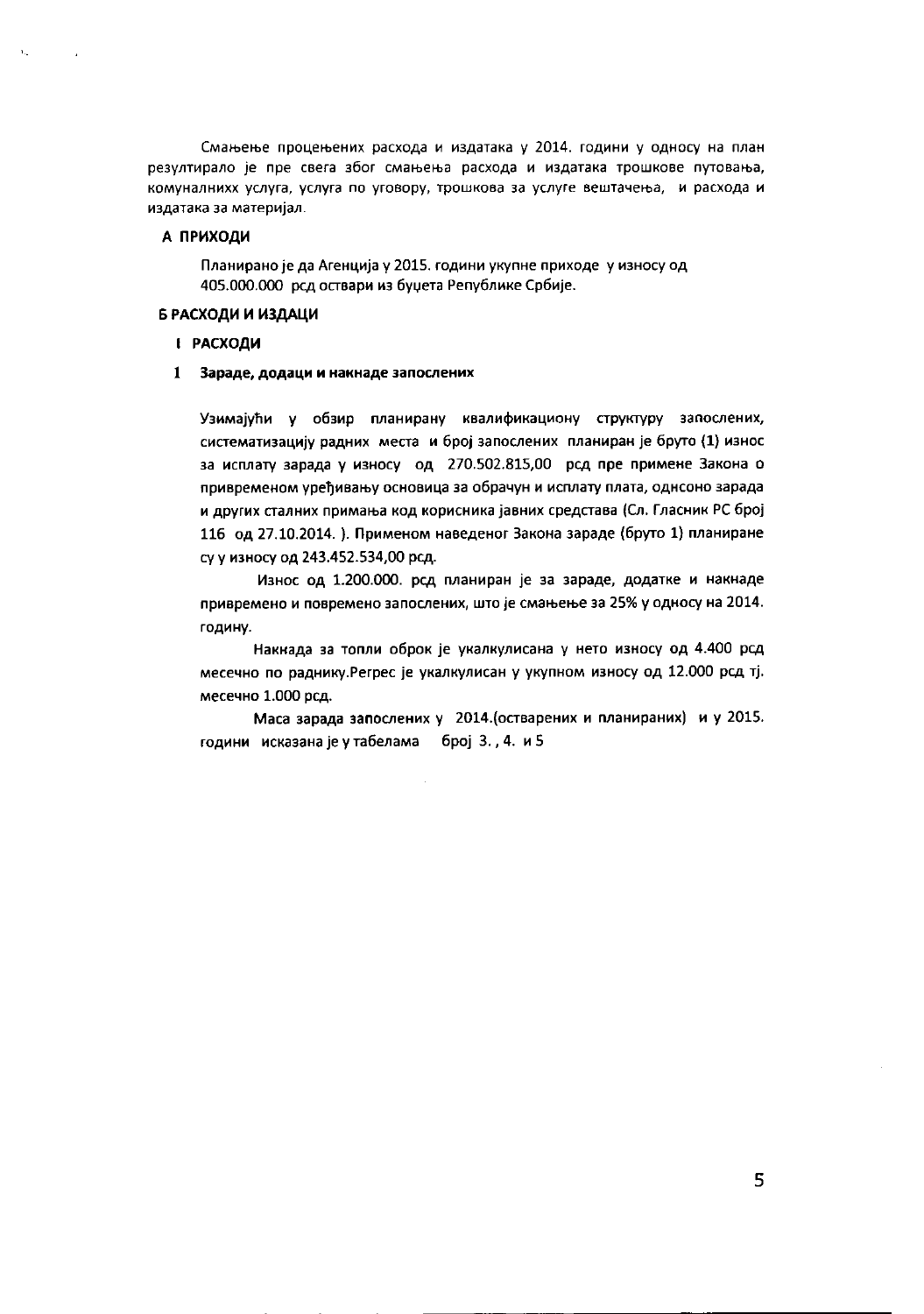| e,     |  |
|--------|--|
| ì<br>٠ |  |
| с<br>۹ |  |
|        |  |
| ٠      |  |

| י<br>ו |
|--------|
|        |
|        |
| l      |
| י<br>ו |
|        |
|        |
|        |
|        |
| l      |
|        |
|        |
|        |
|        |
|        |
|        |
|        |
|        |
|        |
|        |
|        |
|        |
|        |
|        |
|        |
|        |
|        |
|        |
| r      |

|                  |            | <b>YKYTHO</b>         |                 |                      | <b>CTAPO3ANOCRHY</b> |                 |                       | <b>HOBO3ANOC/IEMA</b> |         |              |                   | пословодство |                 |               | индекс         |
|------------------|------------|-----------------------|-----------------|----------------------|----------------------|-----------------|-----------------------|-----------------------|---------|--------------|-------------------|--------------|-----------------|---------------|----------------|
| <b>DDAH 2014</b> | <b>God</b> |                       | <b>Thoce 41</b> | g                    |                      | <b>DOCE YHE</b> | န္တ                   | Ŝ                     | росечна | <u>ទ្ធ</u>   | 유<br>모            | Naca         | <b>poce чна</b> |               |                |
| остварење        | Ř          | sanocne   Maca sapapa | etteles         | <b>Balloche</b><br>Š | Maca sapapa          | ette des        | <b>BATIOCATE</b><br>Š | tredes                | etedes  | sanocne<br>Ě | <b>lanocne HM</b> | ofte des     | theler          | Остварење     |                |
|                  | a-drgri    | be that               | c-b/a           | ь                    | ىە                   | p/s)            | 9                     | c                     | hiti.   |              |                   |              | 室               | boymo 1       |                |
|                  | ទ          | 19,897,407            | 132,649         | 36                   | 16.538.096           | 121,603         |                       |                       |         | 4            |                   | 3,359,371    | 239,955         | 19,845,767.00 | 85 ZQ          |
|                  | ន          | 19,897,407            | 132,649         | ă                    | 16,538,036           | 121,603         |                       |                       |         | Z,           |                   | 3,359,371    | 239,955         | 19,743,403.05 | 33             |
|                  | ន្ទ        | 21,238,060            | 13,573          | 36                   | 16.538.036           | 121,603         | 9                     | 1.340.653             | 148,951 | Ż,           |                   | 339,371      | 239,955         | 20,636,769.98 | 97.17          |
| ≥                | ង          | 21,344,251            | 134,241         | ă                    | 16 620 726           | 122,211         | œ,                    | 1.417.37              | 149,706 | Z            |                   | 3376,168     | 241,155         | 21,509,342.76 | $\overline{u}$ |
|                  | සු         | 21,344,251            | 134,241         | ដ                    | 16,620.726           | 12,211          | ٠                     | 1.34, 35,             | 149,706 | ź,           |                   | 3.376,168    | 241,155         | 21,606,090.68 | 01.23          |
| ⋝                | 5g         | 21,344,251            | 134,741         | 36                   | 16 620 726           | 122,211         | œ                     | 1,347,357             | 149,706 | Z            |                   | 3376,168     | 241,155         | 21,290,507.00 | e<br>18        |
| ⋚                | B          | 21,344,251            | 134,241         | ង                    | 16,620,726           | 12,211          | $\sim$                | 1.34, 35              | 149,706 | Ħ            |                   | 3.376,168    | 241,155         | 21,878,952.85 | 02.51          |
| ⋚                | S          | 21,344,251            | 134,241         | 36                   | 16, 520, 726         | 122.211         | ۰                     | 13037                 | 149,706 | Z,           |                   | 3376.168     | 241,155         | 21,396,632.86 | 100.25         |
| ≊                | ង          | 21,344,251            | 134,241         | ă                    | 16 620, 726          | 12,211          | œ,                    | 1,34,35               | 149,706 | E,           |                   | 3,376,168    | 24,155          | 21,246,445.75 | Aga            |
|                  | 3          | 21,344,251            | 134,241         | 36                   | 16,620,726           | 12,211          | œ                     | 1,347,357             | 149,706 | Z,           |                   | 3376,168     | 241,155         | 21,271,152.27 | \$æ            |
| ⋝                | ģ          | 22,541,901            | 134,901         | ă                    | 16,620,726           | 12,211          | Þ                     | 2,545,008             | 149,706 | Z,           |                   | 3.376,168    | 241,155         | 21,386,112.00 | 08 फ्र         |
| ≂                | ē          | 22,541,901            | 134,981         | 36                   | 16,520,726           | 122,211         | Þ                     | 2,545,008             | 149,706 | ኋ            |                   | 3376,168     | 241,155         | 22,541,901.00 | 100.00         |
| <b>VKVTHO</b>    |            | 255,526,429           |                 |                      | 199,200,636          |                 |                       | 15,862,168            |         | ż,           |                   | 40,463,625   |                 |               |                |
| <b>TPOCEK</b>    | q          | 21,293,869            | छ।<br>स         | ă                    | 16,600,053           | 121,059         |                       | 1.586,217             | 149,632 | 궄            |                   | 3.371.969    | 240,855         | 24.353.077    | 99.56          |

 $\overline{6}$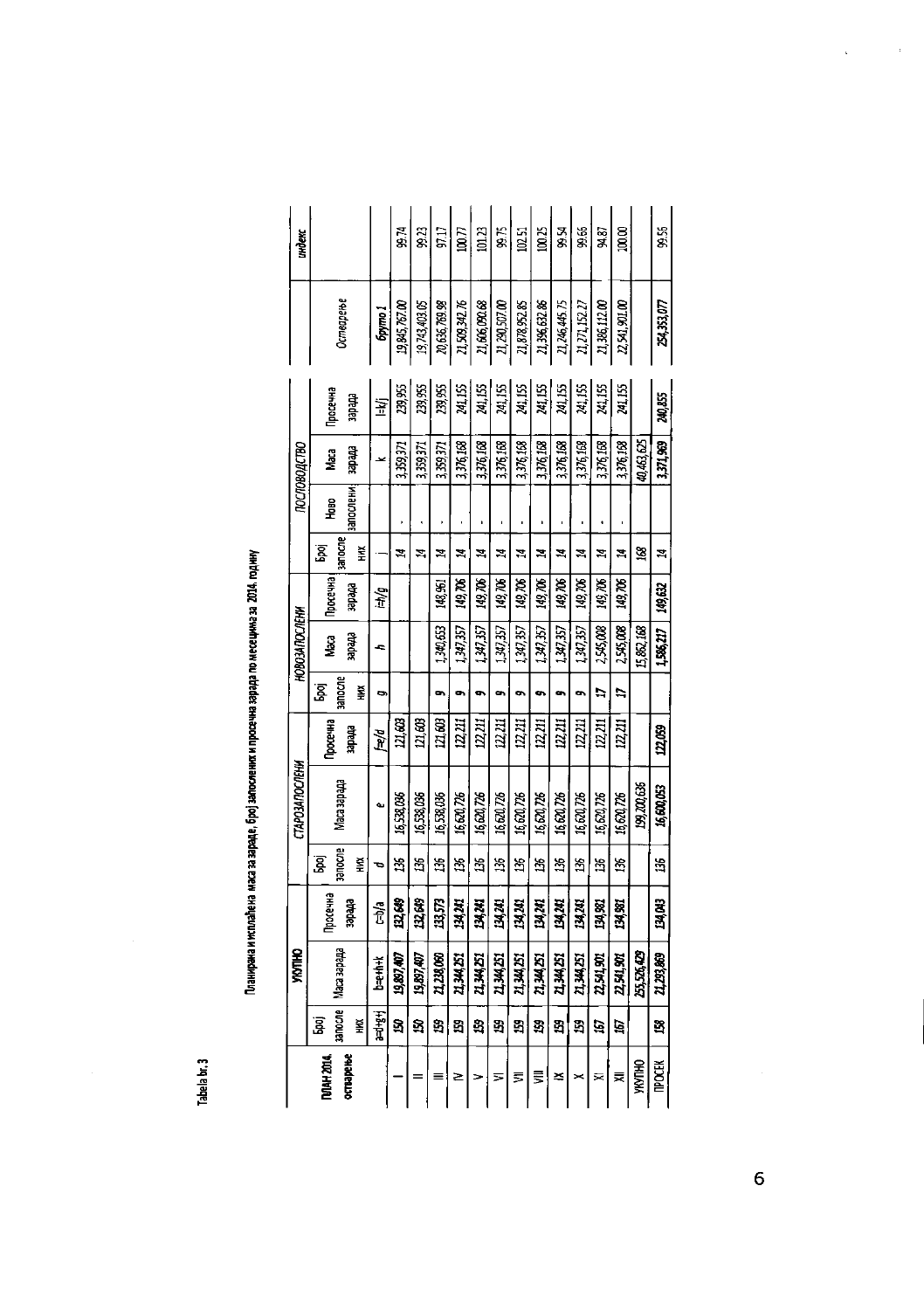Tabela br. 4

 $\bar{\epsilon}_\mu$ 

 $\cdot$ 

|                      |                 | <b>SHUNK</b> |          |              | <b><i>CTAPO3ANOCREWA</i></b> |                |              | <b>HOBO3AROC/IEHN</b> |          |              |           | 000008040180 |          | терет поаслодавца<br>Доприноси на | Укупно расходи<br><b>stredes</b> |
|----------------------|-----------------|--------------|----------|--------------|------------------------------|----------------|--------------|-----------------------|----------|--------------|-----------|--------------|----------|-----------------------------------|----------------------------------|
| <b>NDAH 2014</b>     | <b>Gad</b>      |              | Просечна | ٦g<br>مو     |                              | <b>PocevHa</b> | ទ្ធិ         | Maca                  | Просечна | ر<br>و       | Hoso      | Maca         | Гросечна |                                   |                                  |
|                      | sanocre<br>ž    | Maca sapana  | etredes  | запосле<br>¥ | Maca sapapa                  | ebedes         | запосле<br>Ě | etredes               | erredes  | запосле<br>Ě | запослени | etreder      | ebedes   |                                   |                                  |
|                      | $1 - 1 + 8 + 1$ | $b = t + k$  | c-b/a    | o            | Q,                           | f=e/d          | G,           | c                     | i-ivg    |              |           |              | ¥        |                                   |                                  |
|                      | 5               | 22,541,901   | 134,981  | 3            | 19,165,733                   | 125,266        |              |                       |          | 24           |           | 3,376,168    | 241,155  | 4,035,000                         | 26,576,902                       |
|                      | 167             | 22,541,901   | 134,981  | 153          | 19, 165, 733                 | 125,266        |              |                       |          | 24           |           | 3376.168     | 241,155  | 4,035,000                         | 26,576,902                       |
|                      | 167             | 22,541,901   | 134,981  | 153          | 19, 165, 733                 | 125,266        |              |                       |          | Z            |           | 3, 37F. 168  | 241,155  | 4,035,000                         | 26,576,902                       |
| ≥                    | 5               | 22,541,901   | 134,981  | $^{15}$      | 19, 165, 737                 | 125,266        |              |                       |          | 24           |           | 3,376,168    | 241,155  | 4,035,000                         | 26,576,302                       |
|                      | ë               | 22,541,901   | 134,981  | $\mathbf{E}$ | 19, 165, 733                 | 125,260        |              |                       |          | Z            |           | 3,376,168    | 241,155  | 4,035,000                         | 26,576,902                       |
| 5                    | ē               | 22,541,901   | 134,961  | $\mathbf{E}$ | 19,165,733                   | 125,266        |              |                       |          | 4            |           | 3,376,168    | 241, 155 | 4,035,000                         | 26,576,902                       |
| ₹                    | 167             | 22,541,901   | 134,981  | $_{23}$      | 19, 165, 733                 | 125,266        |              |                       |          | 24           |           | 3,376,168    | 241,155  | 4,035,000                         | 26,576,902                       |
| ₹                    | 167             | 22,541,901   | 134,981  | 153          | 19, 165, 733                 | 125,266        |              |                       |          | Z            |           | 3376.168     | 241,155  | 4,035.000                         | 26,576,902                       |
| ≍                    | 5               | 22,541,901   | 134, 381 | 153          | 19, 165, 733                 | 125, 266       |              |                       |          | Z            |           | 3376,168     | 241,155  | 4,035,000                         | 26,576,902                       |
|                      | Ġ               | 22,541,901   | 134,981  | ន            | 19, 165, 733                 | 125,266        |              |                       |          | Z            |           | 3,376,168    | 241,155  | 4,035,000                         | 26,576,902                       |
| ≅                    | 50              | 22,541,901   | 134,981  | $\mathbf{E}$ | 19.165,733                   | 125,266        |              |                       |          | Z,           |           | 3,376,168    | 241,155  | 4,035,000                         | 26,576,902                       |
| ₹                    | 167             | 22,541,901   | 134,982  | 53           | 19, 165, 733                 | 125,266        |              |                       |          | ኋ            |           | 3376,168     | 241,155  | 4,035,000                         | 26,576,902                       |
| <b>OHLANK</b>        |                 | 270,502.815  |          |              | 229,988,799                  |                |              |                       |          | 168          |           | 40,514,016   |          | 48,420,004                        | 318,922,819                      |
| <b><i>DPOCEK</i></b> | 19,             | 22,541,901   | 134.981  | $\mathbf{5}$ | 19,165,733                   | 125,266        |              |                       |          | Z            |           | 3376168      | 241 155  | 4,035,000                         | 26,576,902                       |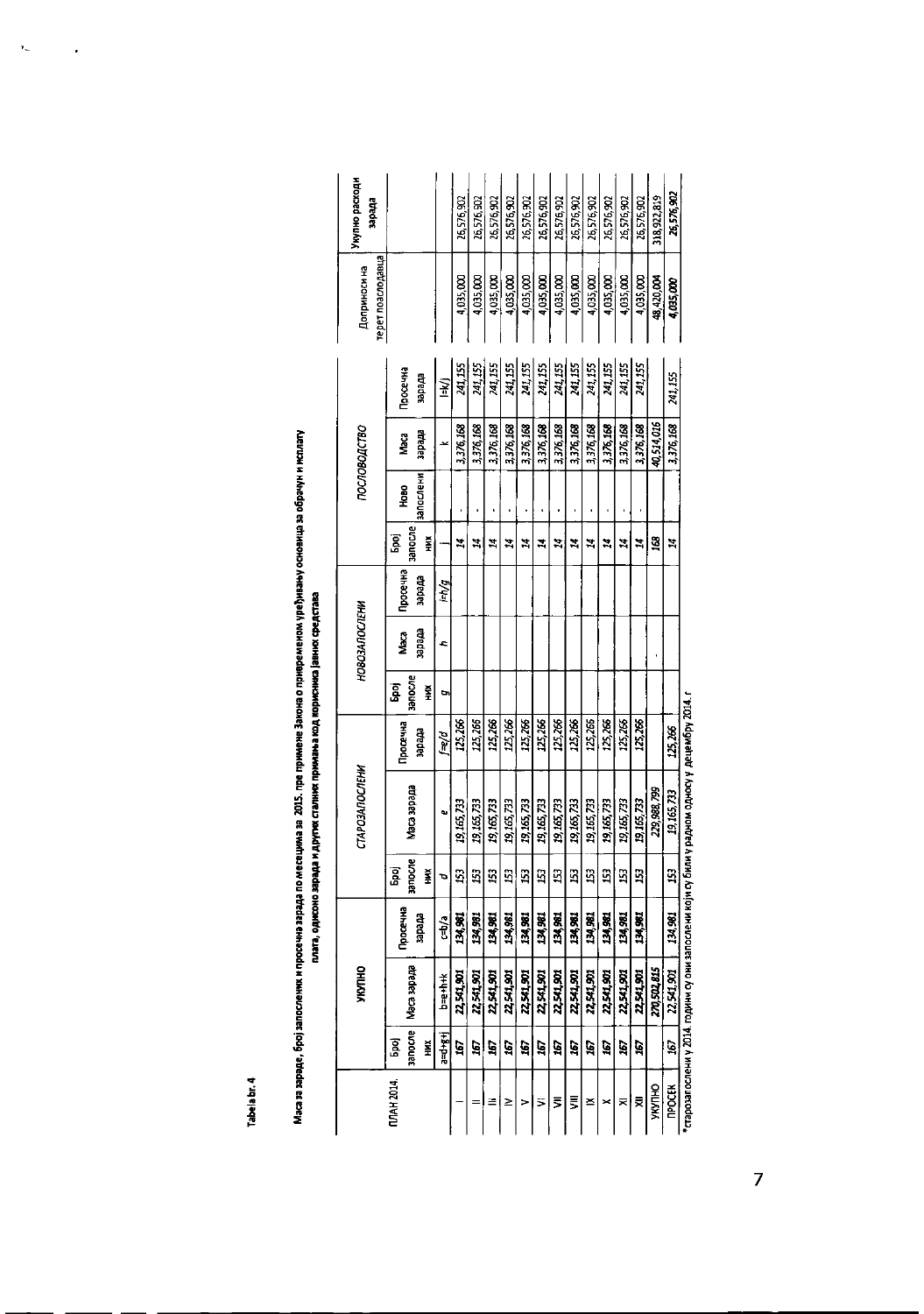Tabela br. 5

|                 |         | <b><i>UKALIAN</i></b>                                                                                         |                    |               | <b>CTAPO3ANOC/IEHW</b> |                |             |                |          |              |           |              |                |                                  | Хидино расходи | Ynnare y Gyuer        |
|-----------------|---------|---------------------------------------------------------------------------------------------------------------|--------------------|---------------|------------------------|----------------|-------------|----------------|----------|--------------|-----------|--------------|----------------|----------------------------------|----------------|-----------------------|
|                 |         |                                                                                                               |                    |               |                        |                |             | HD803ANOC/IEHW |          |              |           | пословодство |                | reper noachopage<br>Доприноси на | ettedes        | ž                     |
| <b>MAH 2014</b> | З.      |                                                                                                               | Гросечна           | g             |                        | Просечна       | 욥           | g              | Просечна | أو<br>م      | ра<br>Ми  | ê            | <b>Poce Ha</b> |                                  |                |                       |
|                 | Ě       | sanocne   Waca sapada                                                                                         | theler             | anocne<br>Ě   | Maca sapapa            | erreter        | anocne<br>Š | ettedek        | etrefer  | sanccne<br>Ĩ | запослени | erreder      | stredes:       |                                  |                |                       |
|                 | a-digit | <b>NH+PL</b>                                                                                                  | c-b <sup>1</sup> a | ъ             | c                      | he/d           | t.          | c              | 一方       |              |           |              | 至              |                                  |                |                       |
|                 | ធ្ន     | 20,287,712                                                                                                    | 121,483            | ្ម            | 17,249,160             | 112,740        |             |                |          | 24           |           | 3,038,551    | 241,155        | 3.631.500                        | 23.919.212     | 2,657,690             |
|                 | ធ្ន     | 20,287,711                                                                                                    | 121,483            | S             | 17,249,160             | 112,740        |             |                |          | Z            | 1         | 3,038,551    | 24,155         | 3.631,500                        | 23,919,211     | 2,57,690              |
|                 | 167     | 20, 287, 711                                                                                                  | 121,483            | 53            | 17749.160              | 112,740        |             |                |          | z            |           | 3,038,551    | 241,155        | 3.631,500                        | 23,919,211     | $\frac{2,657,690}{2}$ |
| ≥               | ğ       | 20,287,711                                                                                                    | 121, 483           | ន្ម           | 17,249,160             | 112,740        |             |                |          | ኋ            |           | 1,038,551    | 241,155        | 3,631,500                        | 23,919,211     | 2,657,690             |
|                 | 3       | 24,267,711                                                                                                    | 121,483            | S)            | 17,249,160             | 112,740        |             |                |          | 24           |           | 3,038,551    | 241,155        | 3,631,500                        | 23,919,211     | 2,657,690             |
| 5               | 367     | 20,287,711                                                                                                    | 121,483            | S             | 17,249,160             | 112,740        |             |                |          | Z            |           | 3,038,551    | 241,155        | 3.631,500                        | 23,919,211     | 2,557.690             |
| ₹               | ĝ,      | 20, 287, 71.1                                                                                                 | 121,483            | ន             | 17,249,160             | 112,740        |             |                |          | ኋ            |           | 3,038,551    | 241,155        | 3,631,500                        | 23,919,211     | 2,657,690             |
| ⋚               | 167     | 20,287,711                                                                                                    | 121,483            | S             | 17,249,160             | 112,740        |             |                |          | ኋ            | ı         | 3,038,551    | 241,155        | 3,631,500                        | 23,919,211     | 2,657,690             |
| ≤               | ធ្ន     | 20,287,711                                                                                                    | 121,463            | S             | 17,249,150             | 112,740        |             |                |          | 2            |           | 3,038,551    | 241.155        | 3,631,500                        | 23,919,211     | 2,657,690             |
|                 | Ø       | 20, 287, 711                                                                                                  | 121,483            | ន             | 17249,160              | 112,740        |             |                |          | z            | ٠         | 3,038,551    | 241,155        | 3,631,500                        | 23,919,211     | 2,657,690             |
| ⋝               | 167     | 20, 287, 711                                                                                                  | 171,483            | ន្ទ           | 17 249 160             | 112,740        |             |                |          | z            |           | 3,038,551    | 241,155        | 3,631,500                        | 23,919,211     | 2,657,690             |
| ₹               | ē       | 20,287,711                                                                                                    | 121,483            | ទ             | 17 249,160             | 112,740        |             |                |          | Z            |           | 3,038,551    | 241,155        | 3,631,500                        | 23,919,211     | 2,657,690             |
| <b>THOMES</b>   |         | 243.452.534                                                                                                   |                    |               | 206,989,919            |                |             |                |          | 3            |           | 36,462,614   |                | 43,578,004                       | 287,030,538    | 31,892,281            |
| <b>TPOCEK</b>   | č5,     | 20.287.711                                                                                                    | 121,483            | ន្ទ           | 17,249,160             | 112,740        |             |                |          | z            |           | 3,038,551    | 241, 155       | 3,631.500                        | 23,919,211     | 2.657,690             |
|                 |         | The possesse of the second computer of the second computer of the computer of the computer of the computer of |                    | nina mu ƙunaw |                        | - מיתי הובייה. |             |                |          |              |           |              |                |                                  |                |                       |

т 1002 идения и косито монтосу сили који су рили која и који су реду се на 1002 и пресорато.

 $\hat{\mathcal{O}}$ 

 $\ddot{\phantom{0}}$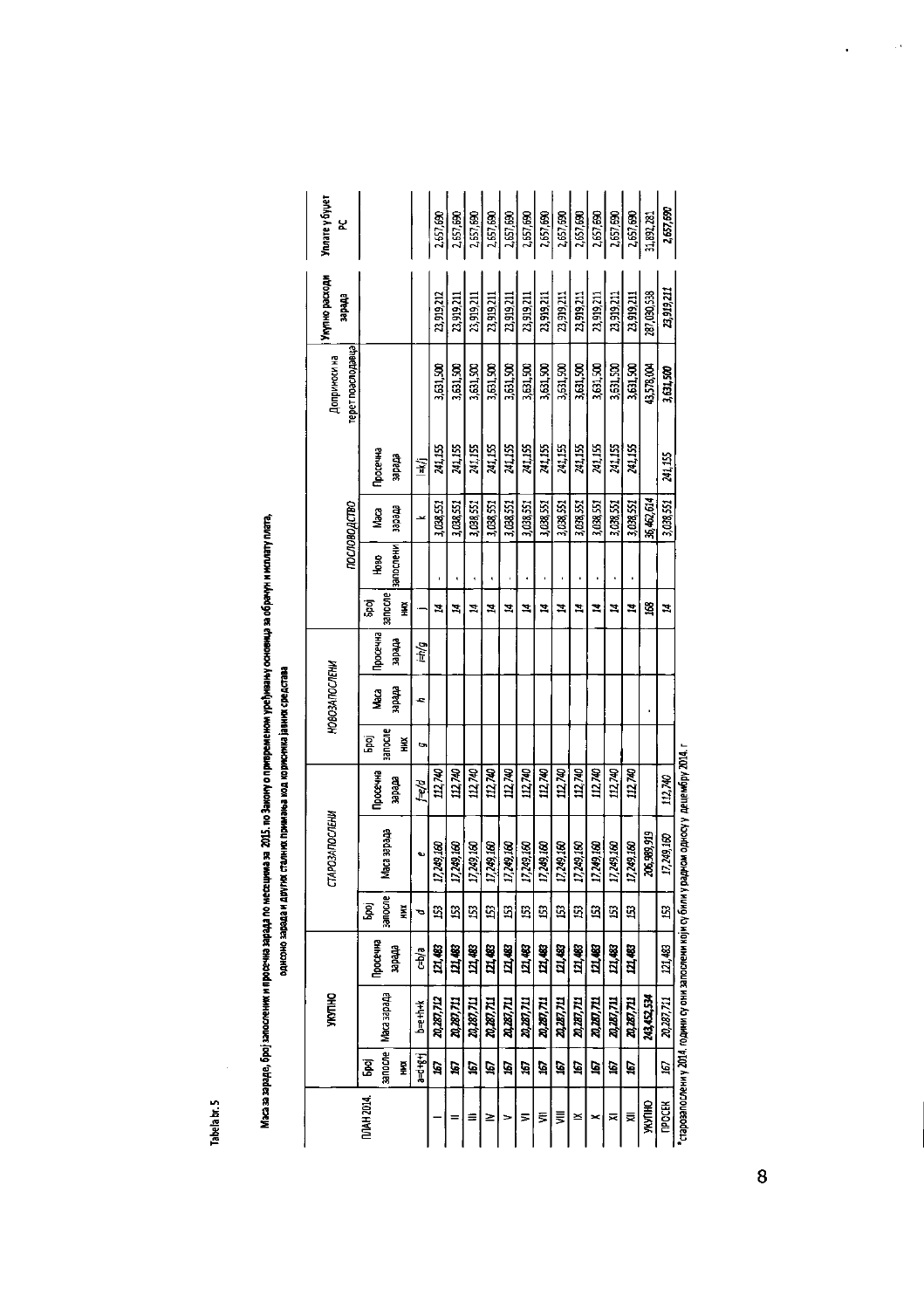План зарада је усклађен са Законом о утврђивању максималних зарада у јавном сектору (Сл. Гласник Републике Србије број 93/2012 од 29.09.2012.), са Законом о буџетском систему ("Службени гласник РС", бр. 54/09, 73/10, 101/11, 93/12, 62/13,исправка и 108/13), као и са Законом о привременом уређивању основица за обрачун и исплату плата, однсоно зарада и других сталних примања код корисника јавних cpencrasa *(Cn.* rnaCH~KPC6poj 116 *oo;* 27.10.2014. )

#### 2 Социјални доприноси на терет послодавца

Социјални доприноси на терет послодавца калкулисани су у складу са законским одредбама, а на основу плана зарада у износу од 48.634.804,00 рсд пре примене Закона о привременом уређивању основица за обрачун и исплату nnara, **OAHCOHO** sapana '" **APyrlo1x CTanHHX npHMatb3 KOp' KOpHcHHKa jasHHx** средстава (Сл. Гласник РС број 116 од 27.10.2014. ) Применом навеведеног Закона социјани доприноси на терет послодавца планирани су у износу од 43.578.004,00 PCA.

#### $\mathbf{3}$ Накнаде у натури

'.

Износ од 400.000,00 рсд планиран је за набавку поклона за децу запослених (Нова година и Божић) у складу са Законом о раду члан 119. Обухваћено је 60 деце узраста до 10 година. Износ од 125.000,00 рсд планиран је за маркице за превоз запослених.

#### Социјална давања запосленима

Социјална давања запослеим планирана су у износу од 400.000,00 рсд. на име помоћи у случају смрти члана породице као и у случају лечења запосленог или чланова уже породице.

#### 5 Накнаде трошкова за запослене

Накнаде трошкова запосленима планирани су само за превоз **3anOClleHMX H3 noeaa iii ca noel1a, y BIo1CIo1HHCTsapHHX TPOWKOS3 npeS03a - yKynHo** 5.950.000,00 рсд.

#### 6 Стални трошкови

**nplo1 1043paA'''Aena nnaHa KOjH ce OAHOCH Ha CTaJ1HeTpOWKoee nocnoBatba** коришћени су подаци о планираном коришћењу пословног простора у 2015. години како је приказано у табели 6.

9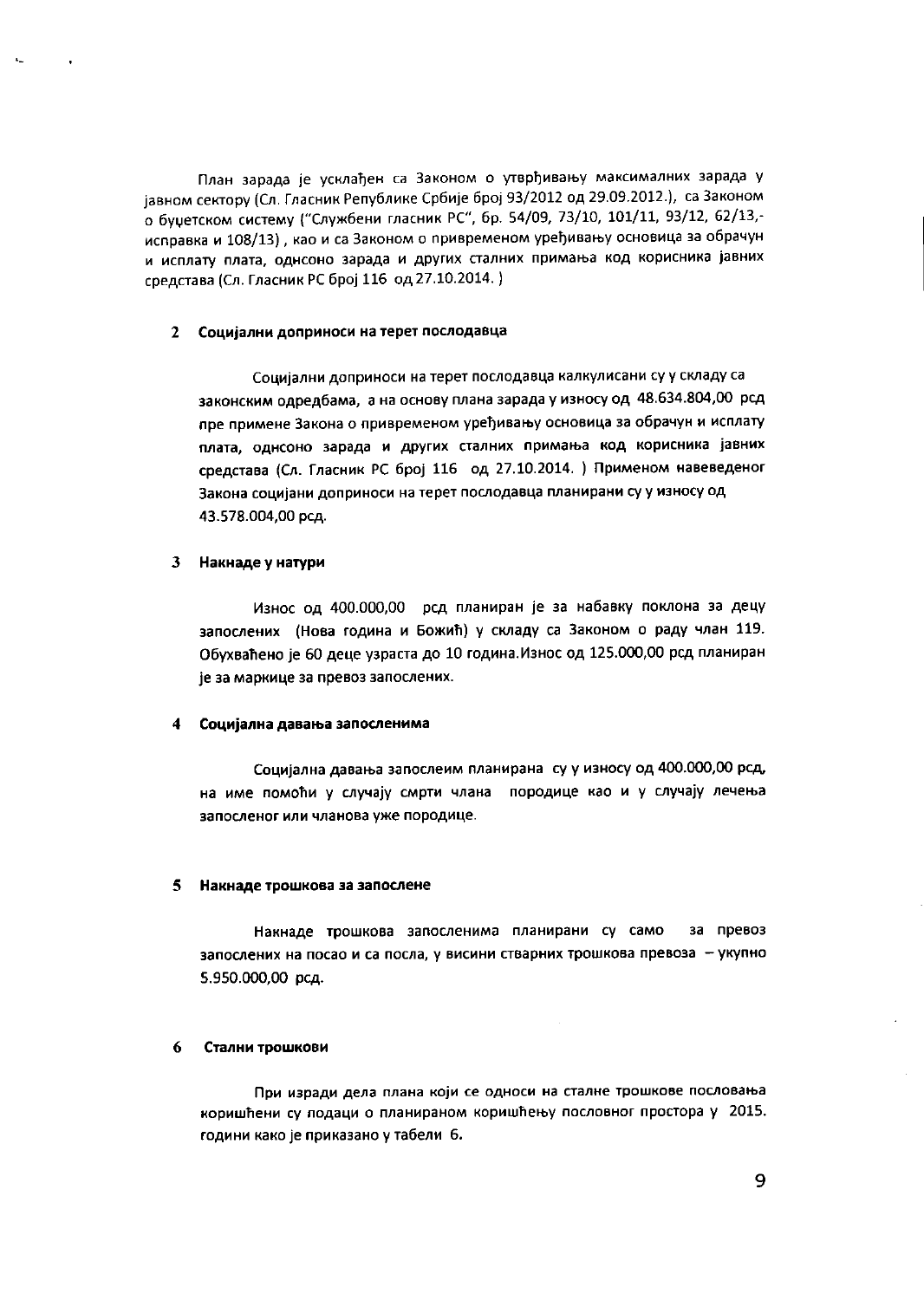#### Табела бр. 6

| Место        | Површина м2 | Основ коришћења                |
|--------------|-------------|--------------------------------|
| Београд      |             |                                |
| Масарикова 5 | 2,417.00    | Ууговор о пружању услуга       |
|              |             | и заједничких трошкова         |
| Нови Сад     | 278.61      | Уговор о закупу                |
| Ниш          | 273.00      | Уговор о закупу                |
| Крагујевац   | 406.28      | Уговор о повреравању управљања |
|              |             | привремено одузетом имовином   |
|              | 3,374.89    |                                |

Трошкови платног промета процењени су на износ од 365,000,00 рсд на основу тарифа пословних банака и планираног промета по текућем рачуну Агенције, као и на основу тарифа за платни промет Управе за трезор.

Трошкови енергетских услуга ( електрична енергија ) процењени су на износ од 4.200.000,00 рсд, и трошкови комуналних услуга (укључујући трошкове централног грејања, водовода и канализације, заштите објеката, трошкова чишћења) планирани су у износу од 16.150.590,00 рсд, на основу планираног броја запослених и величине пословног простора, који Агенција за реституцију користи за рад.

Трошкови услуга комуникација су планирани на износ од 7.290.000,00 рсд. У оквиру услуга комуникација нису планиране обавезе према ПТТ за пружање услуга из члана 42. став 7. Закона враћању одузете имовине и обештећењу.у. Износ од 7.290..000,00 рсд планиран је за покриће трошкова телефона, факса, интернета, мобилних телефона, доставе поште и сл.

Трошкови осигурања пословног простора и опреме планирани су у износу од 155.000,00 рсд такође на основу просечних цена трошкова осигурања опреме и пословног простора.

Трошкови закупа пословног простора и опреме у износу од 7.015.032,00 рсд, планирани су на основу основу закњучених уговора о закупу пословног простора, како је приказано у табели број 7.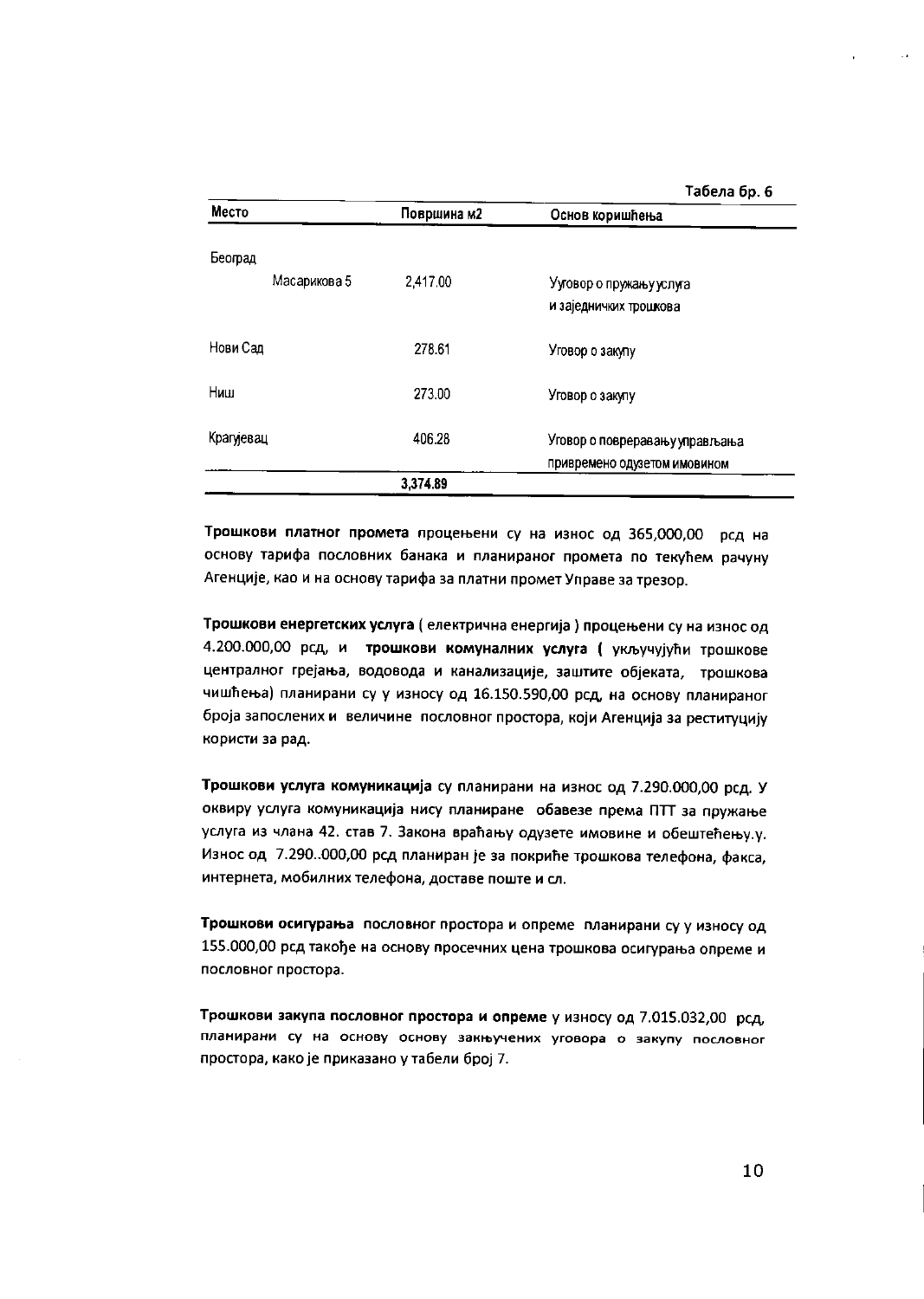Закуп пословног простора

 $\ddot{\phantom{1}}$ 

|                                     |     | m <sub>2</sub> | рсд месечно |
|-------------------------------------|-----|----------------|-------------|
| Привредна комора Војводине Нови Сад |     | 278.61         | 424,200.00  |
| Филип Морис                         | Ниш | 273.50         | 156, 219.33 |
|                                     |     |                | 580,419.33  |
|                                     |     | годишње        | 6,965,032   |

Остали трошкови су планирани на износ од 30,000,00 рсд за покриће трошкова претплате за радио и ТВ.

## 7 Трошкови путовања и транспортних трошкова

Трошкови службених путовања у земљи и иностранству и остали транспортни трошкови (селидба) планирани су у износу од 3.700.000,00 рсд.

Обзиром на постојање пословних јединица у Нишу, Крагујевцу, Новом Саду и Београду, планирана службена путовања у земљи су у циљу координације рада четири подручне јединице, редовних излазака на терен са вештацима и извршења других пословних обавеза.

Трошкови службених путовања у иностранство планирани су у износу од 600.000,00 рсд(трошкови превоза и дневница на службеном путу у иностранство), из разлога размене искустава о реализацији реституције са представницима земаља окружења, које су овај посао успешно реализовале, као и обавеза које призилазе из ангажовања у поступку приступања ЕУ.

Планирани износ осталих транспортних трошкова, 50,000,00 рсд, односи се на трошкове селидбе основних средстава.

# 8 Услуге по уговору

Административне услуге планиране су у износу од 300.000,00 рсд. Услуга се односи на превод документације која буде достављена од клијената из иностранства.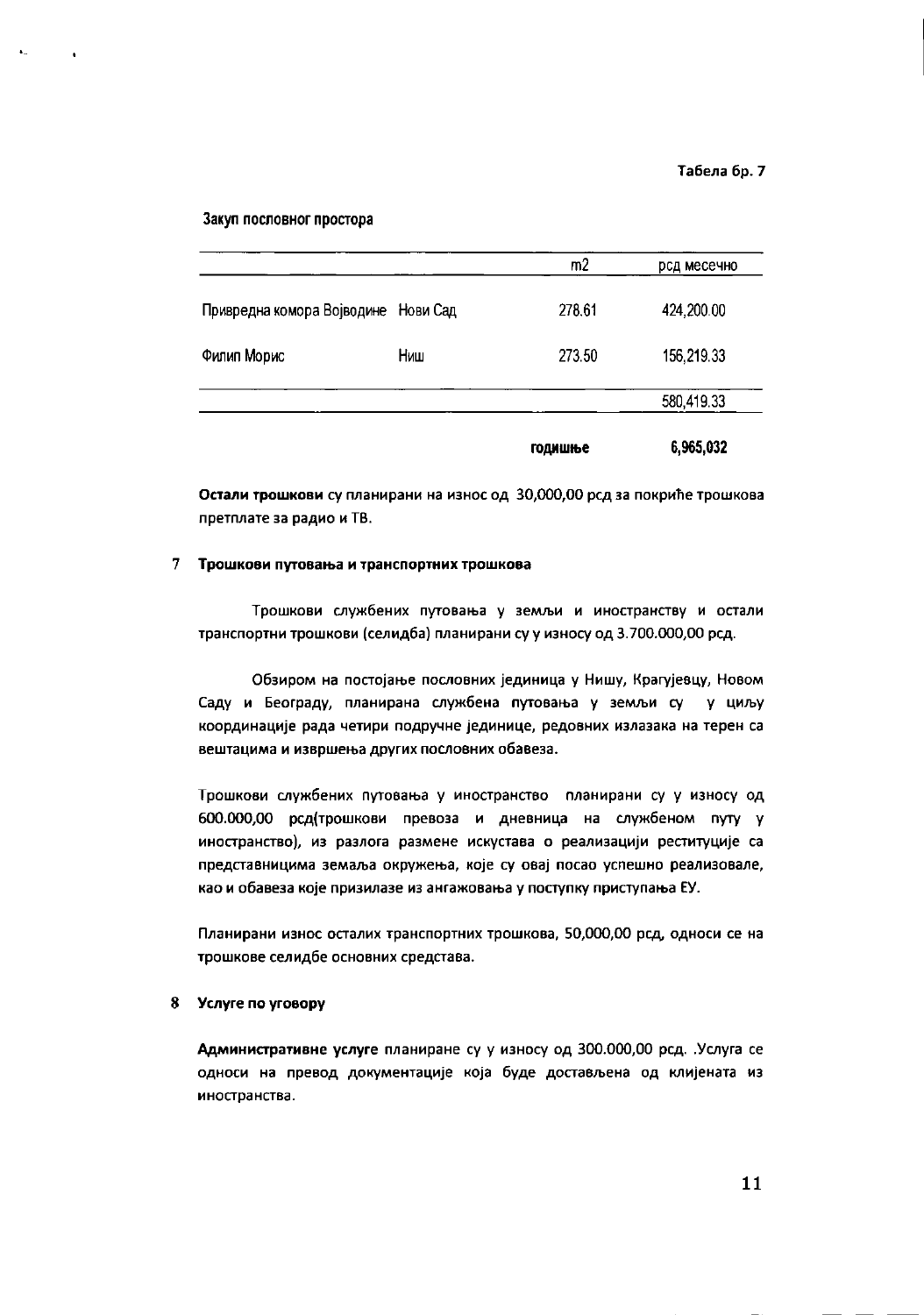Компјутерске услуге. Расходи за ове планирани су у износу од 400.000,00 рсд ради покрића трошкова редовног одржавања расположивих софтвера.

Услуге образовања и усавршавања. Расходи за ове намене планирани су у износу од 200.000,00 рсд за потребе стручног оспособљавања запослених, покриће трошкова учешћа на семинарима и трошкова стручних испита за запослене.

Планиране услуге информисања у износу од 200.000,00 рсд односе се на објаве тендера и информативних огласа.

Износом од 9.194.288,00 рсд за стручне услуге планирано је покриће трошкова: -Услуга вештачења као законска обавеза на основу Закона враћање одузете имовине и обештећењу (члан 32. и 33.) у износу од 1.790.000,00 рсд -Накнаде члановима Управног одбора у складу са Закључком Владе 05 Број:120-4780/2008 од 6. Новембра 2008. године планиране су у износу од 3,879,288,00 рсд, пре примене Закона о привременом уређивању основица за обрачун и исплату плата, однсоно зарада и других сталних примања код корисника јавних средстава (Сл. Гласник РС број 116 од 27.10.2014.) и детаљније исказане у табели број 8.

# Табела бр. 8

| Пре примене Закона о привременом уређивању основица за обрачун и исплату плата, односно<br>зарада и других сталних примања код корисника јавних средстава |                          |                        |                                      |                                   |             |              |
|-----------------------------------------------------------------------------------------------------------------------------------------------------------|--------------------------|------------------------|--------------------------------------|-----------------------------------|-------------|--------------|
|                                                                                                                                                           | Нето накнада<br>члана УО | Број<br>чланов<br>a YO | укупна нето<br>накнада<br>чланова УО | Нето накнада<br>председника<br>УО | Укупно нето | Укупно бруто |
| јануар                                                                                                                                                    | 38,167                   | 4                      | 152,668                              | 57,251                            | 209,919     | 323,274      |
| фебруар                                                                                                                                                   | 38,167                   | 4                      | 152,668                              | 57,251                            | 209.919     | 323,274      |
| март                                                                                                                                                      | 38,167                   | 4                      | 152,668                              | 57,251                            | 209,919     | 323,274      |
| април                                                                                                                                                     | 38,167                   | 4                      | 152,668                              | 57.251                            | 209,919     | 323,274      |
| maj                                                                                                                                                       | 38,167                   | 4                      | 152,668                              | 57,251                            | 209,919     | 323,274      |
| јнуи                                                                                                                                                      | 38,167                   | 4                      | 152,668                              | 57,251                            | 209,919     | 323,274      |
| јули                                                                                                                                                      | 38,167                   | 4                      | 152,668                              | 57,251                            | 209,919     | 323,274      |
| август                                                                                                                                                    | 38,167                   | 4                      | 152,668                              | 57,251                            | 209,919     | 323,274      |
| септембар                                                                                                                                                 | 38,167                   | 4                      | 152,668                              | 57,251                            | 209,919     | 323,274      |
| октобар                                                                                                                                                   | 38,167                   | 4                      | 152,668                              | 57,251                            | 209,919     | 323,274      |
| новембар                                                                                                                                                  | 38,167                   | 4                      | 152,668                              | 57,251                            | 209,919     | 323,274      |
| <u>деце</u> мбар                                                                                                                                          | 38,167                   | 4                      | 152,668                              | 57,251                            | 209,919     | 323,274      |
| Укупно                                                                                                                                                    | 458,004                  |                        | 1,832,016                            | 687,012                           | 2,519,028   | 3,879,288    |

На основу Закона о привременом уређивању основица за обрачун и исплату плата, односно зарада и других сталних примања код корисника јавних средстава исплате у 2015. ће се вршити како је приказано у табели бр. 9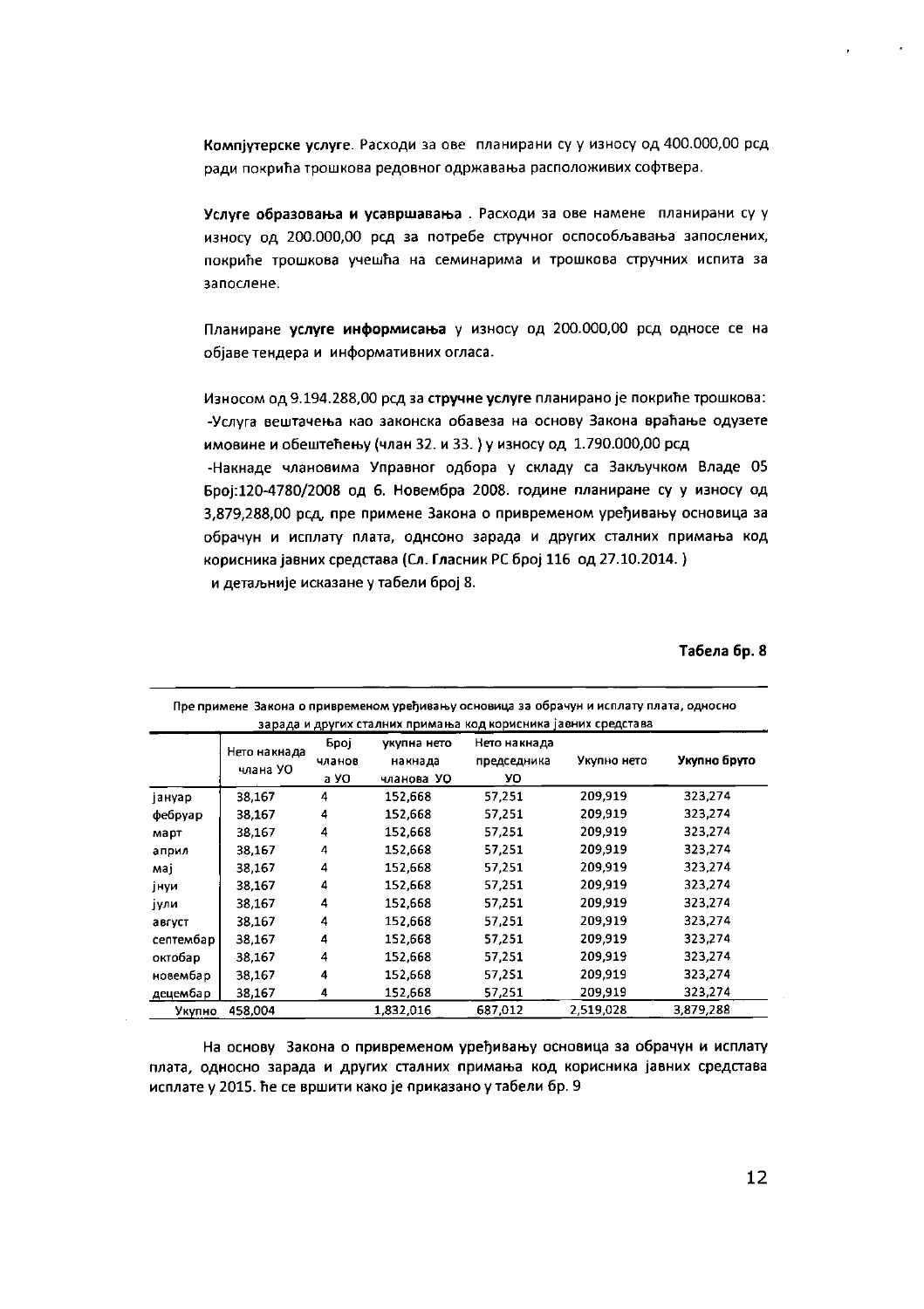| На основу Закона о привременом уређивању основица за обрачун и исплату плата,<br>односно зарада и других сталних примања код корисника јавних средстава |                       |                                      |                                   |             |              |                      |
|---------------------------------------------------------------------------------------------------------------------------------------------------------|-----------------------|--------------------------------------|-----------------------------------|-------------|--------------|----------------------|
| Нето накнада<br>члана УО                                                                                                                                | Број<br>чланова<br>УО | укупна нето<br>накнада<br>чланова УО | Нето накнада<br>председника<br>УO | Укулно нето | Укупно бруто | Уплате у<br>буџет РС |
| 34,350                                                                                                                                                  | 4                     | 137,401                              | 51.526                            | 188,927     | 290,947      | 32,327               |
| 34,350                                                                                                                                                  | 4                     | 137,401                              | 51.526                            | 138,927     | 290,947      | 32,327               |
| 34,350                                                                                                                                                  | 4                     | 137,401                              | 51,526                            | 188,927     | 290,947      | 32,327               |
| 34.350                                                                                                                                                  | 4                     | 137,401                              | 51526                             | 188,927     | 290,947      | 32,327               |
| 34,350                                                                                                                                                  | 4                     | 137,401                              | 51.526                            | 188,927     | 290,947      | 32,327               |
| 34,350                                                                                                                                                  | 4                     | 137,401                              | 51,526                            | 188.927     | 290,947      | 32,328               |
| 34,350                                                                                                                                                  | 4                     | 137,401                              | 51.526                            | 188,927     | 290,947      | 32,328               |
| 34,350                                                                                                                                                  | 4                     | 137,401                              | 51.526                            | 188.927     | 290,947      | 32,328               |
| 34,350                                                                                                                                                  | 4                     | 137,401                              | 51,526                            | 188,927     | 290.947      | 32,328               |
| 34,350                                                                                                                                                  | 4                     | 137,401                              | 51.526                            | 188.927     | 290,947      | 32,328               |
| 34,350                                                                                                                                                  | 4                     | 137,401                              | 51,526                            | 188,927     | 290,947      | 32,328               |
| 34,350                                                                                                                                                  | 4                     | 137,401                              | 51,526                            | 188.927     | 290,947      | 32,328               |
| 412,204                                                                                                                                                 |                       | 1,648,814                            | 618,311                           | 2,267,125   | 3,491.359    | 387,929              |

- Трошкови за услуге ревизије нису планирани.

- Расходе и издатке по основу уговора о делу у износу од 625.000,00 рсд и уговора о стручном оспособљавњу у износу од 2.900.000,00 рсд

Планирани износ од 350.000,00 рсд за услуге за домаћинство и угоститељство односи се расходе и издатке за одржавања хигијене пословног простора које користи Агенција.

Угоститељске услуге планиране су у износу од 100.000,00 рсд. Услуге репрезентације планиране су у износу од 240.000,00 рсд.

#### Текуће поправке и одржавање 9

Расходи планирани за ове намене у износу од 10.327.000,00 рсд и то 9.427.000,00 рсд односи се редовне трошкове одржавања пословног простора, а износ од 900.000,00 рсд на редовне трошкове одржавања опреме.

Како је приказано у табели бр. 6 Агенција за реституцију користи м2 3374, 89 м2 пословног простора, од чега, на основу уговора о пружању услуга и заједничкихх трошкова са Пословним простром ад, 2.417 м2 пословног простора у Палати Београд, Масарикова бр 5. , на основу уговора о закупу дела пословног објекта односно одавању дела објекта на коришћење без накнаде. По основу коришћења наведеног пословног простора Агенција за реституцију не сноси трошкове закупа него само трошкове редовног коришћења и одржавања простора за шта је планирано 9.427.000,00 рсд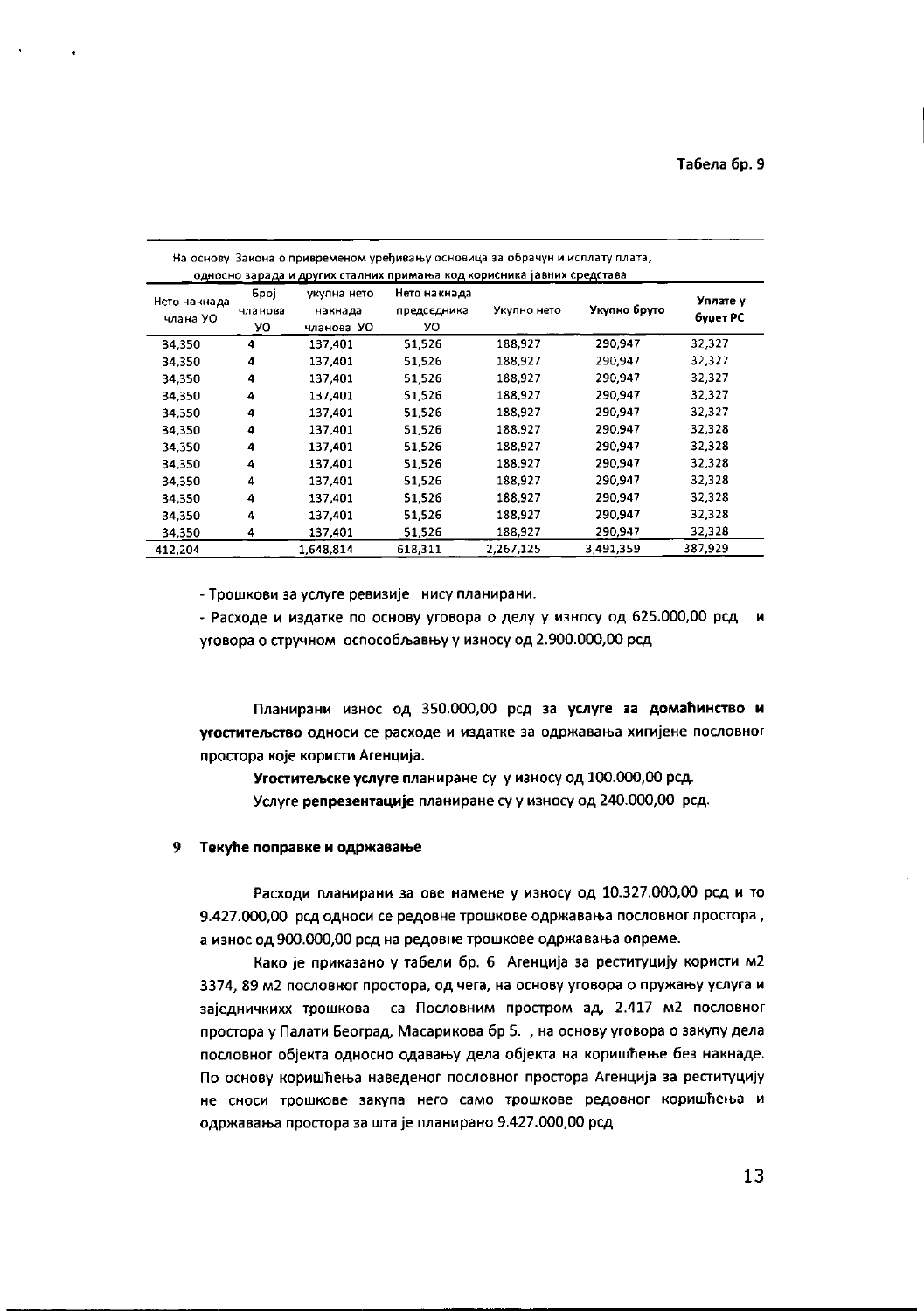#### Материјал

Административни материјал-Планирана је потрошња канцеларијског материјала у укупном износу од 3.500.000,00 рсд. Износ је опредељен на основу планираног броја предмета планираних за реализацију у Програму рада и броја запослених.

Материјали за образовање и усавршавање запослених, планирани су у смислу неопходне стручне литературе у износу од 250.00,00 рсд.

Материјали за саобраћај планирани су према броју возила и планираним службеним путовањима у земљи:

- Бензин 2.100.000,00 рсд
- 100.000,00 рсд Уља и мазива
- Остало 200.000,00 рсд

Материјали за одржавање хигијене пословног простора и остали материјал планирани су у износу од 4.100.920,00 рсд.

#### 10 Амортизација

Амортизација је процењена на износ од 2,000,000,00 рсд на основу вредности набављене опреме, врсте опреме и времена коришћења.

11 Порези и таксе - За ове намене планиран је износ од 950.000,00 рсд.

## І ИЗДАЦИ ЗА НЕФИНАНСИЈСКУ ИМОВИНУ

1. Машине и опрема

С обзиром да је Агенција за реституцију у 2012., 2013. И 2014. години набавила већину потребних средстава за рад у 2015. години планиране су набавке намештаја, рачунарске опреме и остале опреме неопходне за рад Агенције у укупном износу од 2.982.000,00 рсд и то намештај и уградну опрему 282.000,00 рсд, рачунарска опрема 2.600.000,00 рсд, и остала опрема 100.000,00 рсд.

 $\sim$   $\alpha$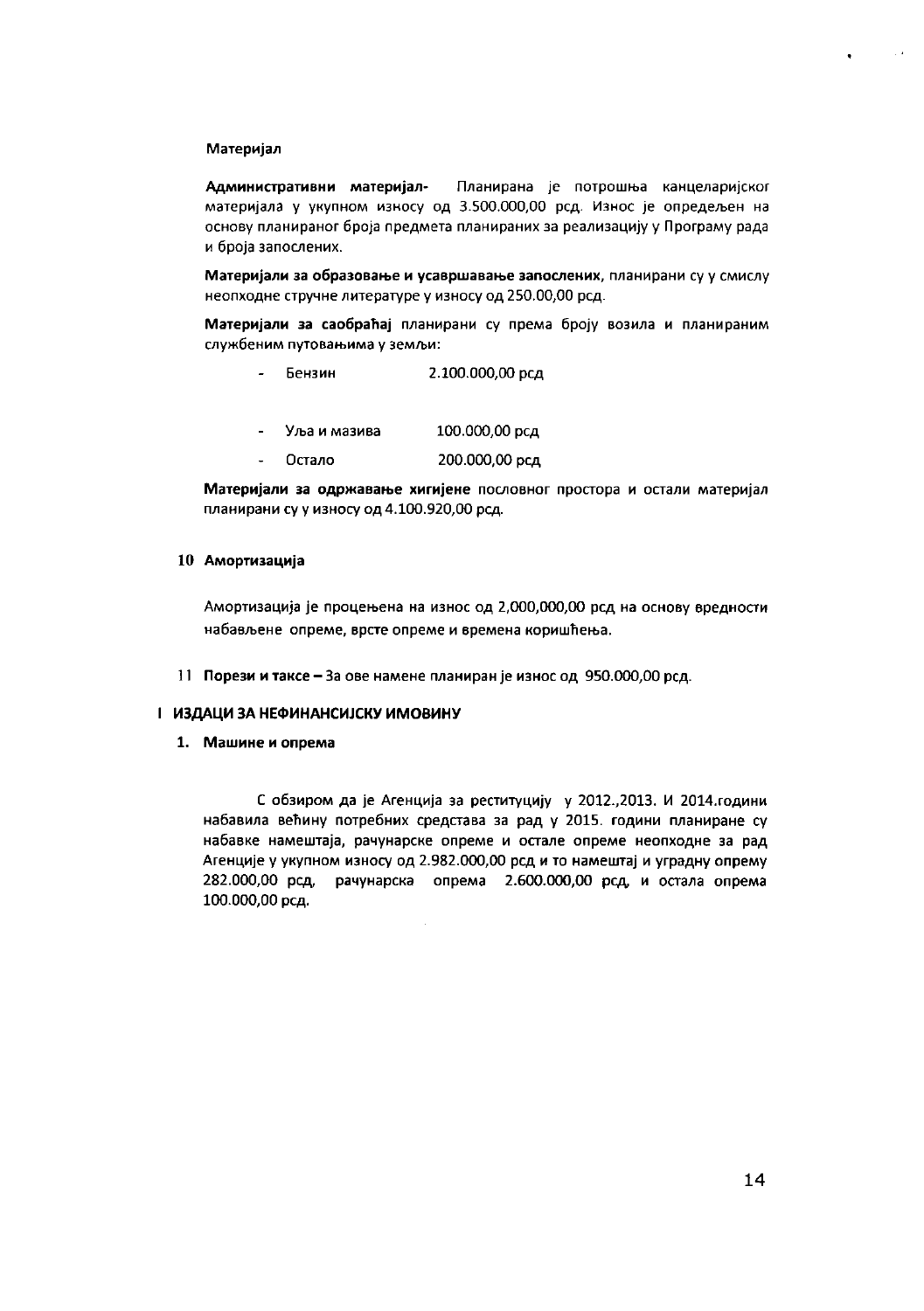# ПЛАН БИЛАНСА УСПЕХА ЗА 2015. ГОДИНУ

|                        | ПРОЈЕКЦИЈА БИЛАНСА УСПЕХА ЗА 2015. ГОДИНУ                                                                                                                          |                               | ПЛАН                              | у 000 род                                     |
|------------------------|--------------------------------------------------------------------------------------------------------------------------------------------------------------------|-------------------------------|-----------------------------------|-----------------------------------------------|
| Група рачуна,<br>рачун | Позиција                                                                                                                                                           | Напомена<br>бp.<br><b>AON</b> | Износ<br>План за  2015.<br>годину | Процена<br>остварења<br>плана 2014.<br>године |
|                        | А. ПРИХОДИ И РАСХОДИ ИЗ РЕДОВНОГ ПОСЛОВАЊА                                                                                                                         |                               |                                   |                                               |
|                        | І. ПОСЛОВНИ ПРИХОДИ (202+203+204-205+206)                                                                                                                          | 201                           | 405 000                           | 408 092                                       |
| 60 и 61                | 1. Приходи од продаје                                                                                                                                              | 202                           |                                   |                                               |
| 62                     | 2. Приходи од активирања учинака и робе                                                                                                                            | 203                           |                                   |                                               |
| 630                    | 3. Повећање вредности залиха учинака                                                                                                                               | 204                           |                                   |                                               |
| 631                    | 4. Смањење вредности залиха учинака                                                                                                                                | 205                           |                                   |                                               |
| 64 и 65                | 5. Остали пословни приходи                                                                                                                                         | 206                           | 405.092                           | 408,092                                       |
|                        | <b>II. ПОСЛОВНИ РАСХОДИ</b><br>$(208 \text{ A}0 212)$                                                                                                              | 207                           | 402,018                           | 400,606                                       |
| 50                     | 1. Набавна вредност продате робе                                                                                                                                   | 208                           |                                   |                                               |
| 51                     | 2. Трошкови материјала                                                                                                                                             | 209                           | 18,900                            | 19.955                                        |
| 52                     | 3. Трошкови зарада и остали лични расходи                                                                                                                          | 210                           | 335,817                           | 314.137                                       |
| 54                     | 4. Трошкови амортизације и резервисања                                                                                                                             | 211                           | 2,000                             | 2,000                                         |
| 53 i 55                | 5. Остали пословни расходи                                                                                                                                         | 212                           | 45,301                            | 64,514                                        |
|                        | $(201 - 207)$<br><u>III. ПОСЛОВНИ ДОБИТАК</u>                                                                                                                      | 213                           |                                   | 7,486                                         |
|                        | $(207 - 201)$<br>IV, ПОСЛОВНИ ГУБИТАК                                                                                                                              | 214                           |                                   |                                               |
| 66                     | <b>V. ФИНАНСИЈСКИ ПРИХОДИ</b>                                                                                                                                      | 215                           |                                   |                                               |
| 56                     | <b>VI. ФИНАНСИЈСКИ РАСХОДИ</b>                                                                                                                                     | 216                           |                                   |                                               |
| 67.68                  | <b>VII. ОСТАЛИ ПРИХОДИ</b>                                                                                                                                         | 217                           |                                   |                                               |
| 57.58                  | VIII. OCTAJIM PACXOДIA<br>IX. ДОБИТАК ИЗ РЕДОВНОГ ПОСЛОВАЊА ПРЕ                                                                                                    | 218                           | 2982                              | 7.486                                         |
|                        | <b>ОПОРЕЗИВАЊА</b><br>$(213 - 214 + 215 - 216 + 217 - 218)$<br>Х. ГУБИТАК ИЗ РЕДОВНОГ ПОСЛОВАЊА ПРЕ<br>$(214 - 213 - 215 + 216 - 217 + 218)$<br><b>ОПОРЕЗИВАЊА</b> | 219<br>220                    |                                   |                                               |
| 69-59                  | ХІ. НЕТО ДОБИТАК ПОСЛОВАЊА КОЈЕ СЕ<br>ОБУСТАВЉА<br>ХІІ.НЕТО ГУБИТАК ПОСЛОВАЊА КОЈЕ СЕ                                                                              | 221                           |                                   |                                               |
| 59-69                  | OBYCTABILA                                                                                                                                                         | 222                           |                                   |                                               |
|                        | Б. ДОБИТАК ПРЕ ОПОРЕЗИВАЊА (219-220+221-222)                                                                                                                       | 223                           |                                   | 7486                                          |
|                        | В. ГУБИТАК ПРЕ ОПОРЕЗИВАЊА (220-219+222-221)                                                                                                                       | 224                           |                                   |                                               |
|                        | Г. ПОРЕЗ НА ДОБИТАК                                                                                                                                                |                               |                                   |                                               |
| 721                    | 1. Порески расход периода                                                                                                                                          | 225                           |                                   |                                               |
| 722                    | 2. Одложени порески расходи периода                                                                                                                                | 226                           |                                   |                                               |
| 722                    | 3. Одложени порески приходи периода                                                                                                                                | 227                           |                                   |                                               |
| 723                    | Д. Исплаћена лична примања послодавцу                                                                                                                              | 228                           |                                   |                                               |
|                        | Ъ. НЕТО ДОБИТАК<br>(223-224-225-226+227-228)                                                                                                                       | 229                           | 2.982                             | 7 486                                         |
|                        | E. HETO ГУБИТАК<br>(224-223+225+226-227+228)                                                                                                                       | 230                           |                                   |                                               |
|                        | Ж.НЕТО ДОБИТАК КОЈИ ПРИПАДА МАЊИНСКИМ<br>УЛАГАЧИМА                                                                                                                 | 231                           |                                   |                                               |
|                        | 3. НЕТО ДОБИТАК КОЈИ ПРИПАДА ВЛАСНИЦИМА<br>МАТИЧНОГ ПРАВНОГ ЛИЦА                                                                                                   | 232                           |                                   |                                               |
|                        | И. ЗАРАДА ПО АКЦИЈИ                                                                                                                                                |                               |                                   |                                               |
|                        | 1. Основна зарада по акцији                                                                                                                                        | 233                           |                                   |                                               |
|                        | 2. Умањена (разводњена) зарада по акцији                                                                                                                           | 234                           |                                   |                                               |

 $\hat{\mathbf{x}}_{\text{obs}}$ 

 $\sim 10^{-1}$ 

 $\hat{\mathcal{A}}$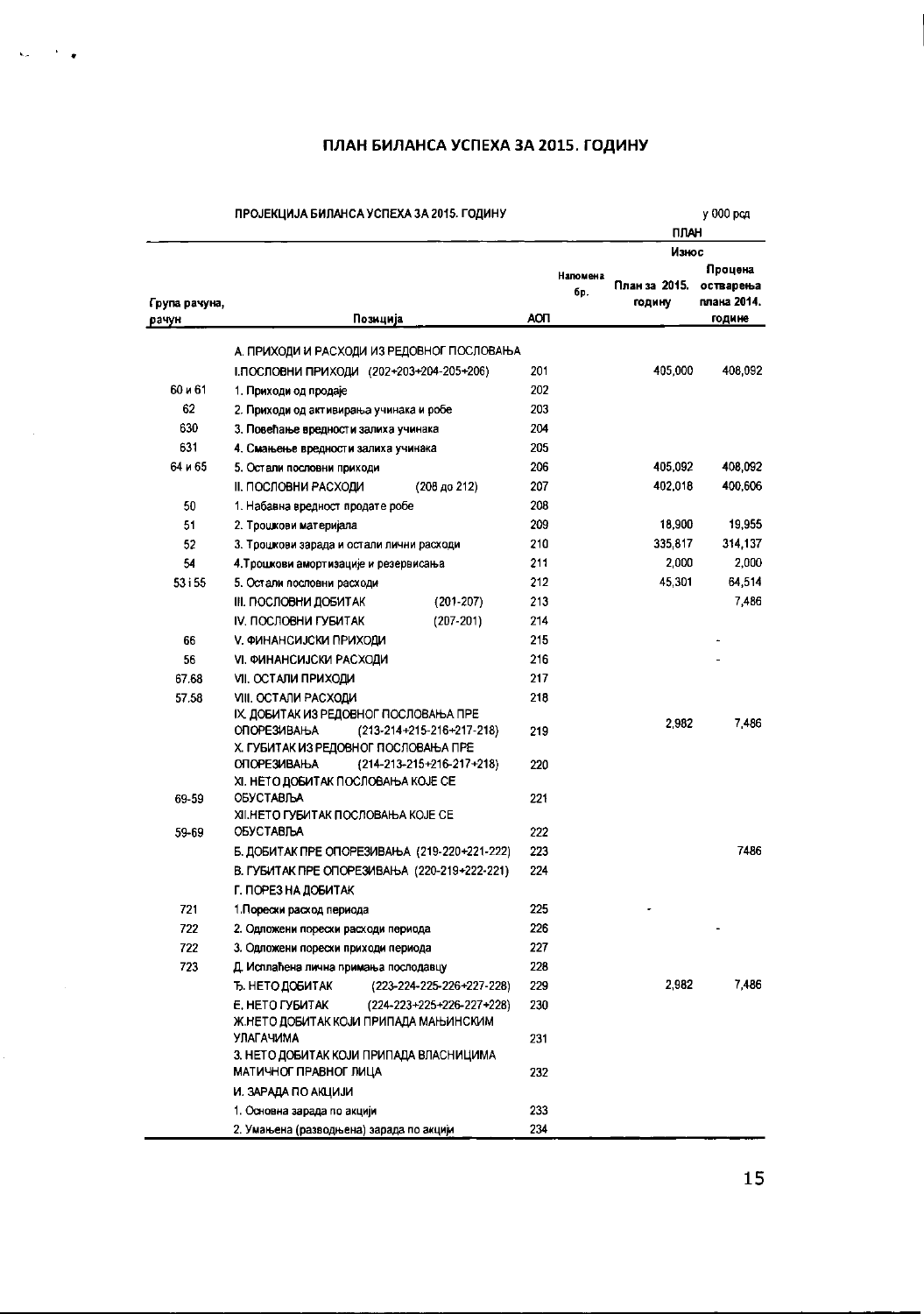Добитак из редовног пословања исказан у билансу успеха произилази из чињенице да Агенција за ресититуцију, у складу са Законом о јавним Агенцијама (Сл. Гласник РС бр. 18/2008 и 81/2005), води књиговодство по Закону о рачуноводству (Сл гласник РС бр.62/2013. ) којим се издаци за основна средства не признају у расходе пословања.

# 4. ПЛАН БИЛАНСА СТАЊА ЗА 2015. ГОДИНУ

Приликом израде пројекције биланса стања за 2015. годину пошло се од претпоставке да ће Агенција уредно приходовати средства из буџета као и да ће уредно извршити све своје обавезе плаћања.

| БИЛАНС СТАЊА - ПРОЈЕКЦИЈА НА ДАН 31. 12. 2015. ГОДИНУ |                                                                           |                   | у 000 род        |
|-------------------------------------------------------|---------------------------------------------------------------------------|-------------------|------------------|
| Група рачуна                                          | <b>ПОЗИЦИЈА</b>                                                           | <b>ПЛАН 2015.</b> | Остваренье 2014. |
| $\overline{\phantom{a}}$                              | 2                                                                         | з                 | 4                |
|                                                       | <b>AKTMBA</b>                                                             |                   |                  |
| $\mathbf{0}$                                          | A CTARHA MMOBWHA (002+003+004+005+009)<br>І. НЕУПЛАЋЕНИ УПИСАНИ КАПИТАЛ   | 21,514            | 18,344           |
| 12                                                    | <b>II. LATIONU</b>                                                        |                   |                  |
|                                                       |                                                                           |                   |                  |
| 01 bez 012                                            | <b>III, НЕМАТРИЈАЛНА УЛАГАЊА</b><br>IV. HEKPETHIAHE, ПОСТРОЈЕЊА, ОПРЕМА   | 690               | 293              |
|                                                       | БИОЛОШКА СРЕДСТВА (006+007+008)                                           | 20,824            | 18.051           |
| Група рачуна                                          | ПОЗИЦИЈА                                                                  |                   |                  |
| 020.022.023.026.027(dec).                             | 1. Некретнине , постројења опрема                                         | 20,824            | 10,051           |
| 024,027(dec).028(dec)                                 | 2. Инвестицине некретнине                                                 |                   |                  |
| 021,025,027deo, 028deo                                | 3.Биопошка средства                                                       |                   |                  |
|                                                       | IV, ДУГОРОЧНИ ФИНАНСИЈСКИ ПЛАСМАНИ<br>$(010 - 011)$                       |                   |                  |
| 030 do 032, 039(deo)                                  | 1. Учешћа у капиталу                                                      |                   |                  |
| 033do038.039(deo)-037                                 | 2. Остали дугорочни финансијски пласмани                                  |                   |                  |
|                                                       | Б. ОБРТНА ИМОВИНА (013+014+015)                                           | 12,326            | 19.067           |
| 10 do 13, 15                                          | <b>L3AIMXF</b>                                                            | 2,500             | 2,408            |
|                                                       | II. СТАЛНА СРЕДСТВА НАМЕЊЕНА ПРОДАЈИ И                                    |                   |                  |
| 14                                                    | СРЕДСТВА ПОСЛОВАЊА КОЈА СЕ ОБУСТАВЉА                                      |                   |                  |
|                                                       | III. КРАТКОРОЧНА ПОТРАЖИВАЊА, ПЛАСМАНИ,                                   |                   |                  |
|                                                       | ГОТОВИНА (016+017+018+019+020)                                            | 9,526             | 16,659           |
| 20, 21 i 22, osim 223<br>223                          | 1. Потраживања                                                            | 1,890             | 2,873            |
|                                                       | 2. Потраживања за више плаћен порез на добитак                            |                   |                  |
| 23 minus 237                                          | 3. Крат корочни финансијски пласмани                                      |                   |                  |
| 24<br>27 i 28 osim 288                                | 4. Готовински еквиваленти и готовина                                      | 7,936             | 13,786           |
| 288                                                   | 5. ПДВ и активна временска разграниченых<br>IV, ОДЛОЖЕНА ПОРЕСКА СРЕДСТВА |                   |                  |
|                                                       |                                                                           |                   |                  |
| 29                                                    | V. ПОСЛОВНА ИМОВИНА (001+012+021)                                         | 33.840            | 37 411           |
|                                                       | G. ГУБИТАК ИЗНАД ВИСИНЕ КАПИТАЛА<br>D. УКУПНА АКТИВА (022+023)            |                   |                  |
| 88                                                    | <b>D. BAH5HRAHCA AKTHBA</b>                                               | 33,840            | 37,411           |
|                                                       | <b><i><u>TACHEA</u></i></b>                                               |                   |                  |
|                                                       | A. KARIHTAR (102+103+104+105+106-107+108-109-                             |                   |                  |
|                                                       | 110)                                                                      | 27.055            | 31.559           |
| 30                                                    | І, ОСНОВНИ И ОСТАЛИ КАЛИТАЛ                                               | 24.073            | 24,073           |
| 31                                                    | <b>II. НЕУПЛАЋЕНИ УПИСАНИ КАПИТАЛ</b>                                     |                   |                  |
| 32                                                    | III. PE3EPBA                                                              |                   |                  |
| 330 i 331                                             | IV. PEBAЛOPИЗАЦИОНЕ PESEPBE                                               |                   |                  |
| 332                                                   | V. НЕРЕАЛИЗОВАНИ ДОБИЦИ ПО ОСНОВУ ХОВ                                     |                   |                  |
| 333                                                   | V. НЕРЕАЛИЗОВАНИ ГУБИЦИ ПО ОСНОВУ ХОВ                                     |                   |                  |
| 34                                                    | <b>VII. НЕРАСПОРЕЂЕНИ ДОБИТАК</b>                                         | 2,982             | 7.466            |
| 35                                                    | VIII. ГУБИТАК                                                             |                   |                  |
| 037 i 237                                             | IX. OTKYTIJLEHE COLICTBEHE AKLIMJE                                        |                   |                  |
|                                                       | В. ДУГОРОЧНА РЕЗЕРВИСАЊА И ОБАВЕЗЕ<br>$(112 - 113 - 116)$                 |                   |                  |
| 40                                                    | І. ДУГОРОЧНА РЕЗЕРВИСАЊА                                                  |                   |                  |
| 41                                                    | II. ДУГОРОЧНЕ ОБАВЕЗЕ (114+115)                                           |                   |                  |
| 414.415                                               | 1. Дугорочни кредит и                                                     |                   |                  |
| 41 bez 414 i 415                                      | 2. Остале дугорочне обавезе                                               |                   |                  |
|                                                       | III. KPATKOPO-HE OBABE3E                                                  |                   |                  |
|                                                       | (117+118+119+120+121+122)                                                 | 8,785             | 5,852            |
| 42. osim 427                                          | 1. Крат корочне финансијске обавезе                                       |                   |                  |
| Група рачуна                                          | <b>ПОЗИЦИЈА</b>                                                           |                   |                  |
|                                                       | 2. Обавезе по основу средствва нам. пр. и ср. посл.                       |                   |                  |
| 427                                                   | које се обуст.                                                            |                   |                  |
| 43 i 44                                               | 3. Обварае из пословање                                                   | 6,785             | 5,852            |
| 45, 46 i 49 osim 498                                  | 4. Остале краткорочне обавезе и пасивна временска<br>разграничења         |                   |                  |
| 47 i 48, osim 481                                     | 5. Обавезе по основу ПДВ и осталих јавни прихода                          |                   |                  |
| 481                                                   | 6. Обавезе по основу пореза на добитак                                    |                   |                  |
| 498                                                   | IV. OBJIOWEHE ROPECKE OBABESE                                             |                   |                  |
|                                                       | V.УКУПНА ПАСИВА (101+111+123)                                             | 33,840            | 37.411           |
| <b>RR</b>                                             | <b>G. ВАНБИЛАНСНА ПАСИВА</b>                                              |                   |                  |

 $\mathbf{y}^{(i)}$  for  $i=1,2$